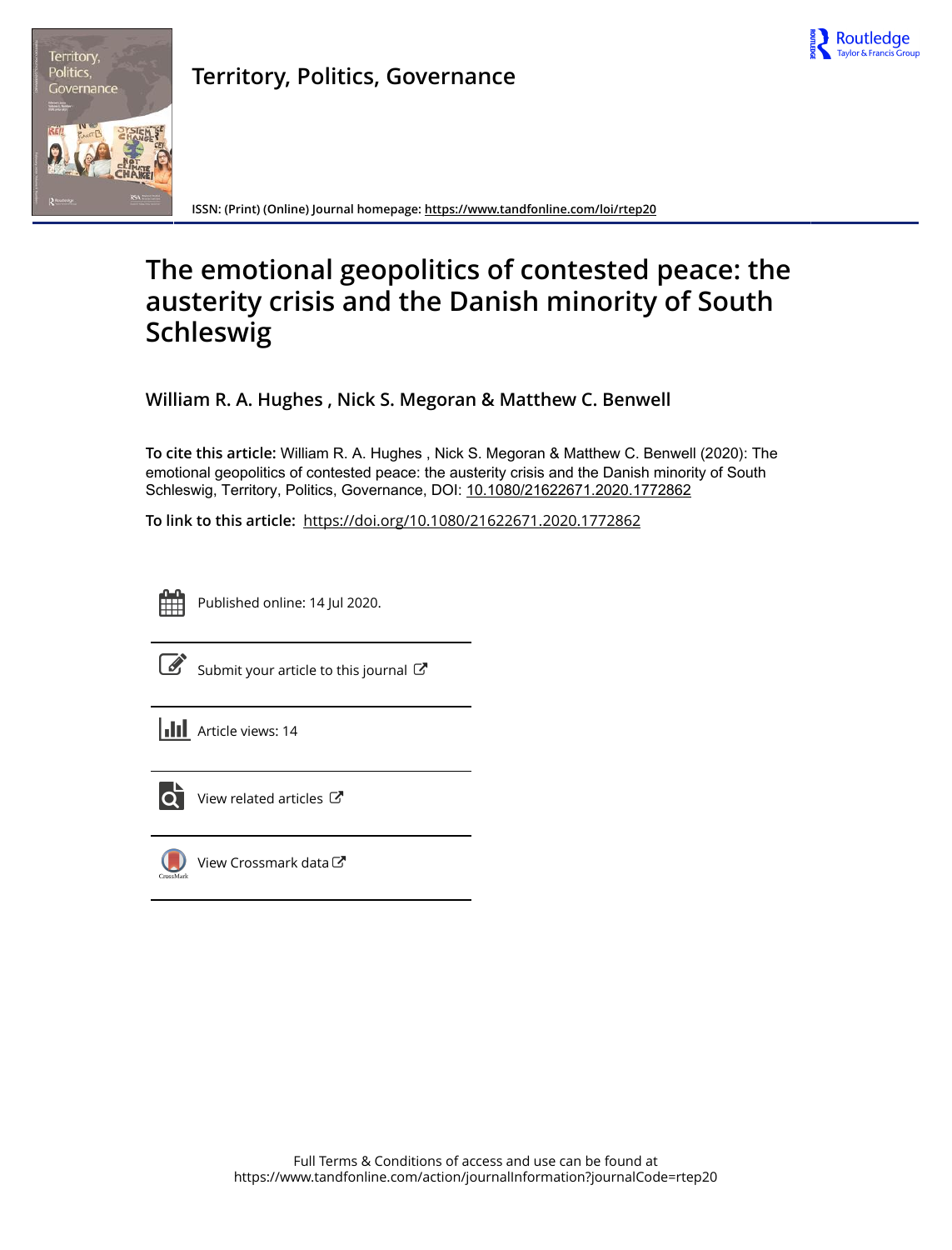

Check for updates

## The emotional geopolitics of contested peace: the austerity crisis and the Danish minority of South **Schleswig**

William R. A. Hughes  $\mathbf{P}^{\mathsf{a}}$ , Nick S. Megoran<sup>b</sup> and Matthew C. Benwell  $\mathbf{P}^{\mathsf{c}}$ 

#### **ABSTRACT**

In 1920, the Treaty of Versailles attempted an innovative solution to the Danish–German boundary dispute, known as the 'Schleswig-Holstein question'. Two plebiscites asked the populations which state they wished to be governed by, and although the conflict was far from resolved by these votes, the subsequent century has witnessed the stuttering but gradual progression from war to a 'negative' and subsequently a 'positive peace'. However, austerity measures implemented by the German state in 2010 cut budgetary support for Danish minority schooling, threatening to undo decades of progress. This paper uses an ethnographic approach to the 2010 årsmøde, an important annual Danish cultural festival in German South Schleswig, which coincided with the announcement of the budget cuts. Drawing on work in geographies of peace and emotional geopolitics, it interrogates community singing at public meetings as a way to broaden narratives of responses to the budget cuts from just 'elite' political accounts, and to highlight the significance of everyday and emotional aspects of nationalism that serve to unsettle notions of 'successful' peace-making. Whilst acknowledging the achievements of peace-making in Schleswig-Holstein, it is argued that peace is not an end point, but rather a continual process subject to contestation.

#### **KEYWORDS**

Schleswig-Holstein; geography of peace; geopolitics; emotion; song; conflict; territory; nationalism

HISTORY Received 24 July 2019; in revised form 5 May 2020

## **INTRODUCTION**

The year 2020 marks the centenary of landmark post-First World War plebiscites held in the Danish–German borderlands. These attempted to resolve what had become known in the late 19th century as 'the Schleswig-Holstein question'. One hundred years on is a fitting moment from which to consider the legacy of the plebiscites in light of the recent growth of the geographies of peace literature.

With the benefit of hindsight, we can see that whilst the plebiscites successfully addressed the issue of militarized interstate conflict over the territories, rather than resolving inter-communal tensions, they reframed them in new ways that would not be properly addressed until half a

#### **CONTACT**

a (Corresponding author) a [w.hughes1@newcastle.ac.uk](mailto:w.hughes1@newcastle.ac.uk)

School of Geography, Politics and Sociology, Newcastle University, Newcastle upon Tyne, UK. **b** a[nick.megoran@newcastle.ac.uk](mailto:nick.megoran@newcastle.ac.uk)

 $\infty$  [matthew.benwell@newcastle.ac.uk](mailto:matthew.benwell@newcastle.ac.uk)

School of Geography, Politics and Sociology, Newcastle University, Newcastle upon Tyne, UK.

School of Geography, Politics and Sociology, Newcastle University, Newcastle upon Tyne, UK.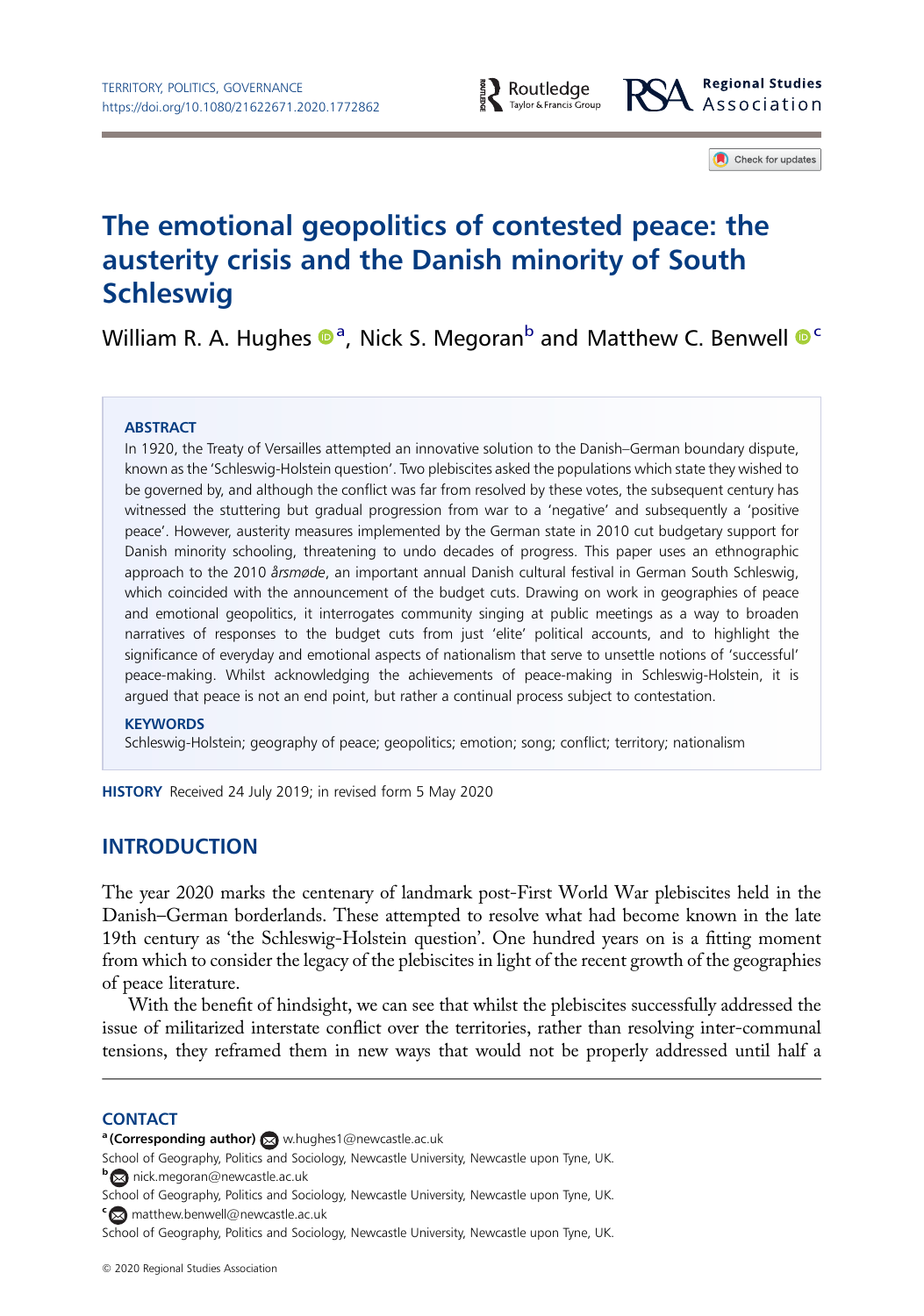<span id="page-2-0"></span>century later by the 1955 Bonn–Copenhagen Declarations. These guaranteed the rights of minorities on both sides of the border and established a framework for not simply avoiding interstate war but for building coexistence and cooperation between minorities and majorities; or, to use the language of Martin Luther King Jr, Johan Galtung and others, a move from *negative* to *positive* peace. The resolution of the Schleswig-Holstein dispute is one of the most impressive achievements of post-War European peace-making, and since the early 1990s it has been held up as a 'model' for how to resolve the multiple ethno-territorial disputes that erupted with the demise of socialist states in East Europe.

However, peace is not a final outcome but a process that remains open and contested. This is demonstrated by a sudden crisis in minority–majority relations in 2010 in the Kiel-based northern German federal state of Schleswig-Holstein. To save money under an austerity budget, the conservative–liberal (Christian Democratic Union (CDU)–Free Democratic Party (FDP)) ruling coalition decided to reduce funding to Danish-language schools. This sparked animated protests from both Denmark and the Danish minority in Germany, and the cuts were reversed two years later following interventions by the federal German government and regional elections which saw the CDU-FDP forced from power. The cuts triggered what Kühl ([2012,](#page-17-0) p. 170) described as 'the most severe and far-reaching crisis in Danish–German minority relations since the adoption of the Bonn–Copenhagen Declarations in 1955'.

Although apparently resolved relatively quickly, the episode is worth reflecting on for two reasons. First, it shows that peace should be theorized as a dynamic rather than a settled outcome that can serve unproblematically as a 'model' for other, more benighted places. Second, existing accounts of the crisis focus on elite political actors and negotiated outcomes, underplaying its emotional and affective significance. The emotional registers of the episode that can help us understand the fragility of peace have been overlooked in accounts that prioritize the perspectives of elite political actors over everyday experiences and activities such as communal singing (Šmidchen, [2014](#page-19-0)). It is these very experiences that help provide a richer and more nuanced understanding of what peace looks like in the context of ethno-territorial disputes. This paper is thus not a discussion of the historical processes leading up to the crisis, the political response to the crisis in general and its aftermath. Rather, the innovative contribution of this research is an ethnographic study of the immediate first four days of the crisis in 2010, to explore what it tells us about the state of the peace settlement.

The paper is structured as follows. It proceeds with an outline of the historical background to the 2010 dispute, before locating the study within literatures on the geographies of peace and emotional geopolitics. The ethnographic study (conducted by N. S. M.) of the reaction of the Danish minority of Flensburg to the austerity cuts in 2010 is then introduced. The discussion of our findings examines (1) the achievements of peace in Schleswig-Holstein; (2) the ambiguities of peace; and (3) the emotional geopolitics of the crisis. It concludes by arguing that peace is an ongoing, contested process rather than a successful final outcome, understood (in this context) as much by what non-elites sing (and where they sing it) as by what elites say. This demonstrates the important contributions that geographical perspectives can bring to the study of peace.

#### HISTORICAL BACKGROUND

The 'Schleswig-Holstein question' was an archetypal European ethno-nationalist territorial dispute between competing Danish and German nationalisms, and its 20th-century resolution was an impressive achievement of post-Second World War diplomacy (Malloy, [2015\)](#page-18-0). The conflict emerged after about 1830 (Rerup, [1982](#page-18-0)). Previously Danish, Friesian and 'high' and 'low' (Plat) German speakers lived in the same territory, but with the age of nationalism the Danish and German populations of the region became polarized around mutually exclusive territorial aspirations. Such aspirations pitted nationalistic Danish monarchism against a Schleswig-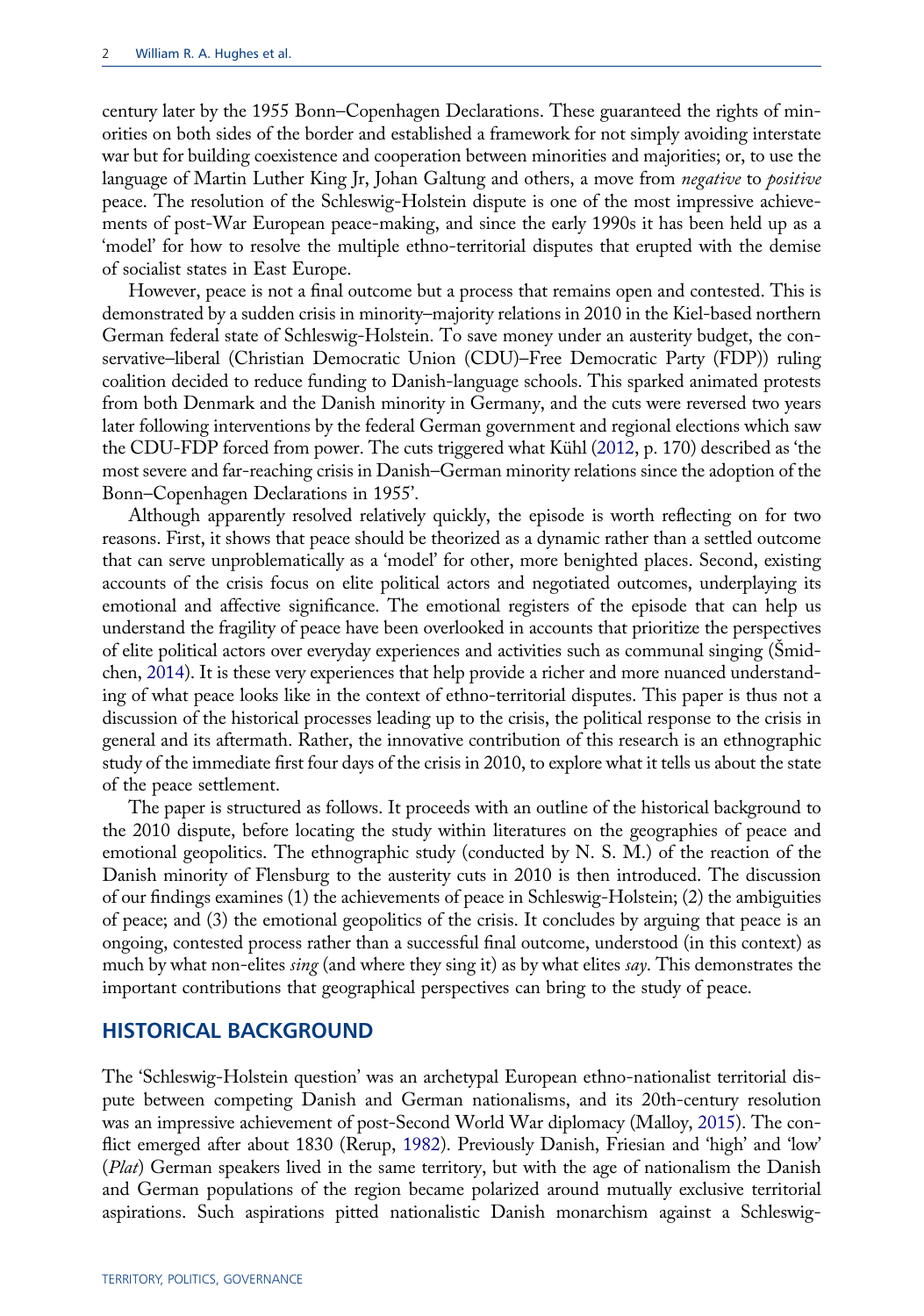<span id="page-3-0"></span>

Figure 1. (left) Boundaries of the region between Denmark and Germany before the Second Schleswig War; and (right) the current post-1920 boundary.

Holstein regionalism that sought alignment with the German Confederation. The revolt that followed by German citizens triggered the First Schleswig War (1848–51). The victory of the Danish crown was short-lived, however, as in 1864 Prussia and its allies won a decisive victory in the Second Schleswig War bringing the whole territory under German control.

The boundary remained unchanged until 1920 (Figure 1), when the Treaty of Versailles declared that 'The frontier between Germany and Denmark shall be fixed in conformity with the wishes of the population' (Section XII, Article 109).<sup>1</sup> This led to separate plebiscites being held in North and Central Schleswig (Thaler, [2009](#page-19-0), p. 40). Each referendum returned a decisive outcome, with Northern Schleswig voting in favour of joining Denmark (74.9%) and Central Schleswig, Germany (80.2%). Although the boundary was now delimited, both countries now hosted irredentist national minorities with smouldering grievances (Danes in what now became known as South Schleswig and Germans in Danish North Schleswig). Far from resolving the Schleswig-Holstein question, the 1920 plebiscites simply changed its form.

After the Nazi defeat in 1945, and an upsurge in pro-Danish sentiment amongst the German population of South Schleswig, Danes in the region petitioned the British occupation force for a boundary change to bring all  $S$ lesvig<sup>2</sup> under the Danish crown. The Danish parliament blocked this, and pro-Danish sentiment in Slesvig subsided as the region stabilized and as many German refugees were settled there from territories overrun by Soviet forces (Klatt, [2001\)](#page-17-0). The formation in Flensborg of the irredentist political party Südschleswigscher Wählerverband (SSW) reflected the bitterness and sense of betrayal that many felt. The 1920 plebiscites might have resulted in a 'negative peace' by deciding the boundary between states, but were less successful at producing a lasting 'positive peace' of good inter-communal relations between mixed ethnicities on the ground (Megoran, [2011\)](#page-18-0).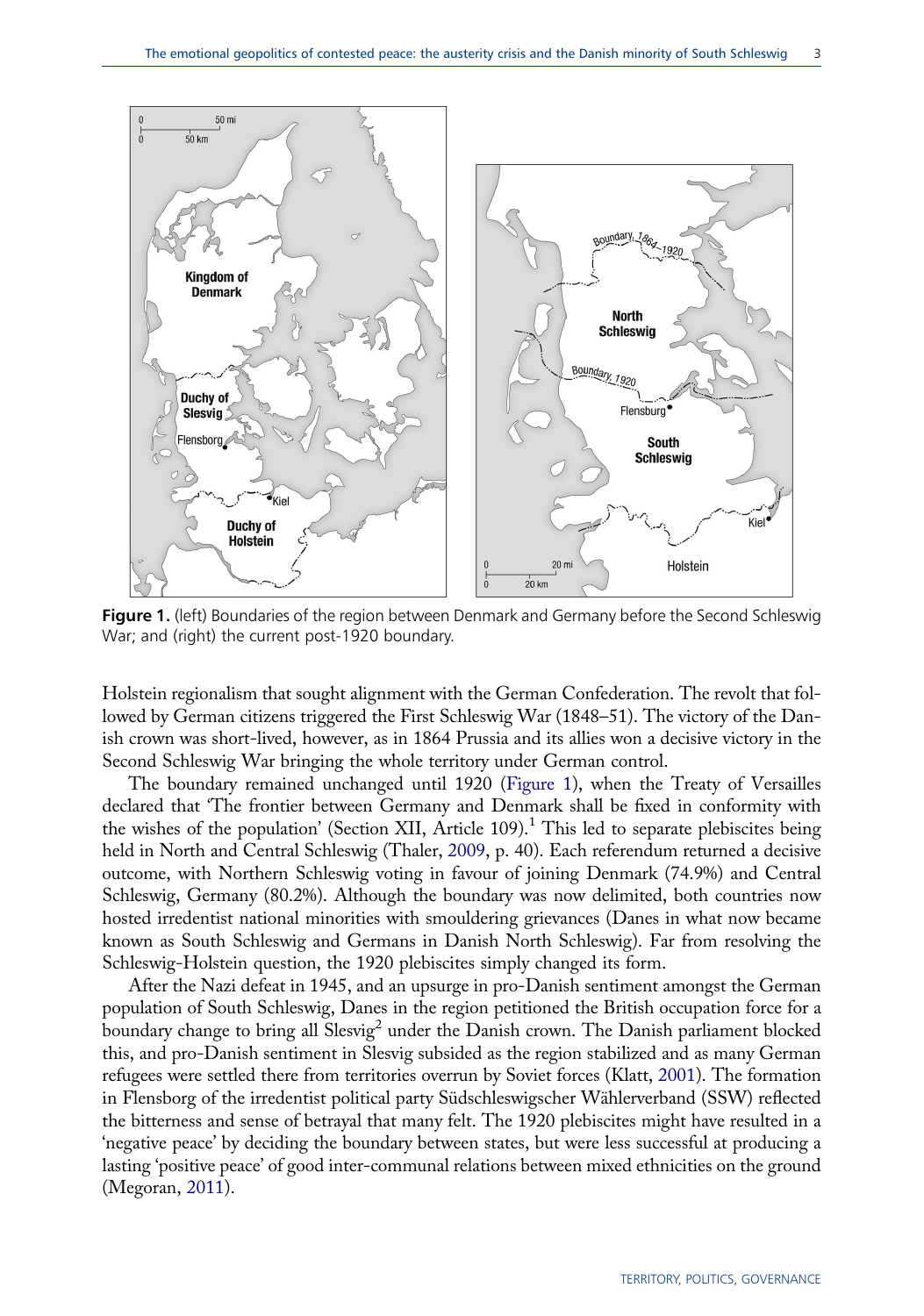<span id="page-4-0"></span>In 1954, the newly created Federal Republic of Germany (FRG) applied to join the North Atlantic Treaty Organization (NATO), requiring the approval of its members, including Denmark. Both governments agreed that negotiations should take place to deal with the national minorities present on either side of their boundary (Becker-Christensen, [2014\)](#page-17-0). The resultant 1955 Bonn–Copenhagen Declarations attempted a decisive resolution to the conflict (Kühl, [2005](#page-17-0)). It assured each national minority equal civic rights, guaranteed cultural and linguistic rights especially in the crucial area of minority-language education, and recognized the principle of self-identification with a national/linguistic group (instead of a more complicated approach such as dual citizenship or a requirement to prove language competence).

In time, these declarations provided the framework for the development of trust between minorities and states in the borderlands. From the late 1960s the Danish minority organizations came to accept that they had a secure future in a democratic Germany, and the SSW, previously an irredentist party representing Danish nationalist interests, began to pitch its appeal to German voters by presenting itself as a party defending local interests. Thus, in elections to Schleswig-Holstein's Kiel parliament in 2000 they received over 60,000 votes, a total exceeding the Danish electorate (Kühl, [2017](#page-17-0)). Between 1971 and 1996 the SSW had only one representative in the Kiel parliament; in 1996 that doubled, with further progress at subsequent elections (Henningsen et al., [1998](#page-17-0), p. 480). In this same year the European Centre for Minority Issues (ECMI) was formed by the governments of Denmark, Germany and Schleswig-Holstein, with European Union and Organization for Security and Co-operation in Europe (OSCE) support (ECMI, [2016\)](#page-17-0). The rationale was that the Schleswig-Holstein 'model' could be reflected upon and exported elsewhere, in particular the many ethno-territorial conflicts that had emerged in post-Socialist Eastern Europe.

In 2010, the coalition government of the federal state of Schleswig-Holstein, in an austerityera cost-saving plan (Danish, *spareplan*), announced that funding of the private Danish-language schools would be reduced (relative to the cost per pupil of the state's German-language public schools) from 100% to 85% (Klatt, [2012\)](#page-17-0). The announcement occurred during the *årsmøde*. Whilst the measures were overturned within three years when Schleswig-Holstein elections produced a coalition featuring the SSW for the first time, the *spareplan* caused a deep crisis in minority–majority relations (Klatt, [2012](#page-17-0); Kühl, [2012](#page-17-0)). This shows the idea of an ethno-territorial issue as finally 'resolved' and a 'model' for others to follow as simplistic, and points to the need for a more sophisticated theorization of 'peace'.

## GEOGRAPHIES OF PEACE, EMOTIONAL GEOPOLITICS AND ETHNOGRAPHY

In this section, recent debates about geographies of peace and emotional geopolitics are set out as the two conceptual bases through which the events of the 2010 *årsmøde* are understood. In particular, we use the idea that peace is a contested process rather than a stable endpoint, but argue that the peace geographies scholarship has too often missed the vital everyday and emotional element. We suggest that ethnography is a highly apposite method to research these emotional aspects of everyday of peace.

#### Geographies of peace

There has been considerable reflection on 'peace' within political science and (more recently) political geography, with two major conceptual advances of relevance for understanding what happened in Schleswig-Holstein in 2010. The first is the distinction, going back to J. Galtung's reworking of Martin Luther King, Jr, between *negative* and *positive* peace (Megoran & Dalby, [2018\)](#page-18-0), and the second is viewing peace as a continual process rather than a static endpoint or outcome (Richmond, [2005\)](#page-18-0). Negative peace refers to the prevention or suspension of violence, whereas positive peace emphasizes resorting and building good relationships, including ideas of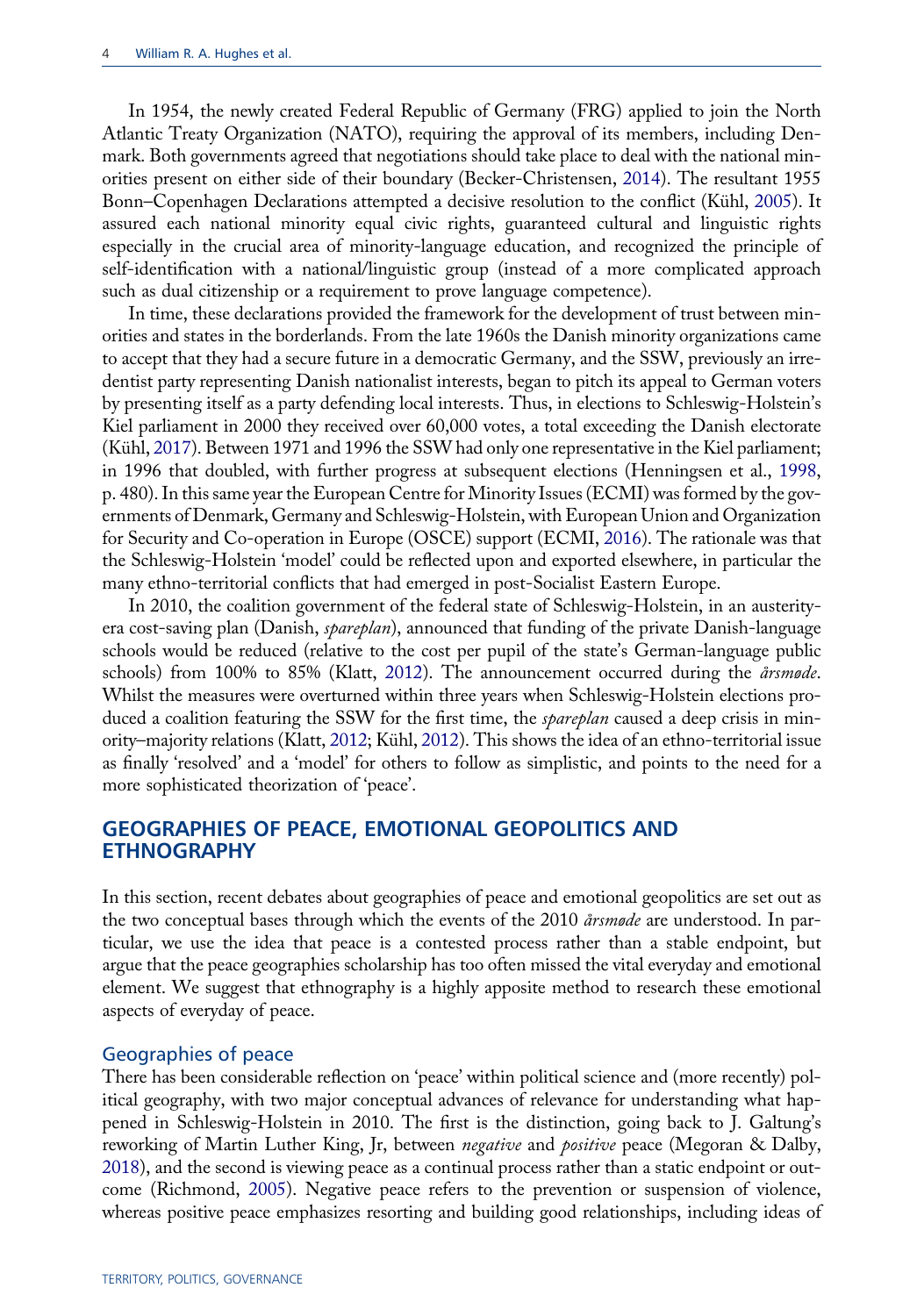<span id="page-5-0"></span>'tolerance, friendship, hope, reconciliation, justice, humanitarianism, cosmopolitanism, resistance, solidarity, hospitality, care and empathy' (Penu & Essaw, [2019,](#page-18-0) p. 91; see also Galtung, [1990\)](#page-17-0). Traditionally, Megoran ([2011\)](#page-18-0) argues, geographers have been 'better at studying war than peace', although the recent advance of peace geographies heralds greater attention to the spatial and scalar aspects of peace-making and a critical interrogation of how different concepts of peace are embedded in power relations (Gusic, [2019](#page-17-0); Harrowell, [2018;](#page-17-0) McConnell et al., [2015\)](#page-18-0). Analyses of peace have more often reflected upon elite-level actors, whereas peace is experi-enced at the scale of 'daily lives, on the ground' (Bar-Tal & Bennink, [2004,](#page-17-0) p. 11, Original emphasis). This emphasis contrasts with the more elite-focused process of liberal peace-building (MacGinty, [2008;](#page-18-0) Richmond, [2006](#page-18-0)).

A positive peace approach is aimed at fostering relations marked by justice and reconciliation, unlike negative peace which merely focuses upon preventing violence. However, even places apparently exhibiting characteristics of positive peace-building may subsequently descend towards conflict and violence, as Penu and Essaw [\(2019](#page-18-0)) show in their account of the Alavanyo–Nkonya conflict in the Volta Region of Ghana. This body of scholarship therefore insists that peace should be conceptualized as a continual and at times fragile process instead of permanent achievement. What recent work on geographies of peace has arguably missed, however, is an engagement with the emotional and affective experiences of non-elites. To rectify this, we turn to recent literatures in cultural and feminist geography.

#### Everyday and emotional geopolitics

Literature on the 2010 *spareplan* and its outcomes has tended to focus on party manoeuvring, political strategies and bargaining in line with classic political science framings (Klatt, [2012](#page-17-0); Kühl, [2012\)](#page-17-0). Although figuring as a background, the emotional elements of these events have been largely overlooked, as they had been more broadly in geopolitical scholarship until relatively recently (Pain, [2009](#page-18-0)). As Pain et al. ([2010,](#page-18-0) p. 973) point out, 'Few studies have paused to critically reflect on how geopolitical events and discourses affect feelings. … Fewer still consider that emotions, in turn, may stimulate action and affect the practices, progress and shape of politics at different scales.' The recent turn to thinking seriously about emotion in political geography has been inspired by feminist geopolitics (Dowler & Sharp, [2001](#page-17-0); Hyndman, [2001\)](#page-17-0) and calls for increasingly embodied and grounded accounts that are 'more attentive to what is happening on "the ground" in the places and lives that people inhabit' (Pain, [2009,](#page-18-0) p. 467). Müller [\(2013](#page-18-0), p. 61) advocates 'exploring the ways in which hegemonic meaning-making is always imbued with affective investment'. This joint consideration of affect and discourse facilitates 'more-than-symbolic ways of understanding why certain geopolitical discourses become hegemonic, while others do not' (p. 61).

There is, then, a growing body of work demonstrating why an interest in emotion and affect matters. In particular, work in conflict and post-conflict urban settings has shed a light on the 'affective landscapes of everyday life in ways that highlight politics as a process that is dynamic and grounded in corporeality' (Laketa, [2016,](#page-18-0) p. 662; see also Fregonese, [2017\)](#page-17-0). In the context of Mostar, in Bosnia-Herzegovina, decisions young people make about how to negotiate the city (i.e., how to dress, talk and move around neighbourhoods) are intimately connected to sensory experiences and perceptions of their engagements with other people and the urban environment. These affective encounters with(in) the city play an active role in how lines of division are (re)produced and/or challenged by young people from different ethnic communities. Crucially, Laketa's ([2016,](#page-18-0) p. 663) work emphasizes 'the political relevance of feelings. Emotion and affect shape and are shaped by politics, which makes this dynamic crucial in understanding the workings of power'.

Similarly, recent work on the constructions, contestations and lived experiences of (national) citizenship have productively examined the nexus of politics, power, emotion and affect (Bagelman, [2016\)](#page-17-0). As Wood [\(2007](#page-19-0), p. 208) persuasively argues, 'it is only by fully understanding the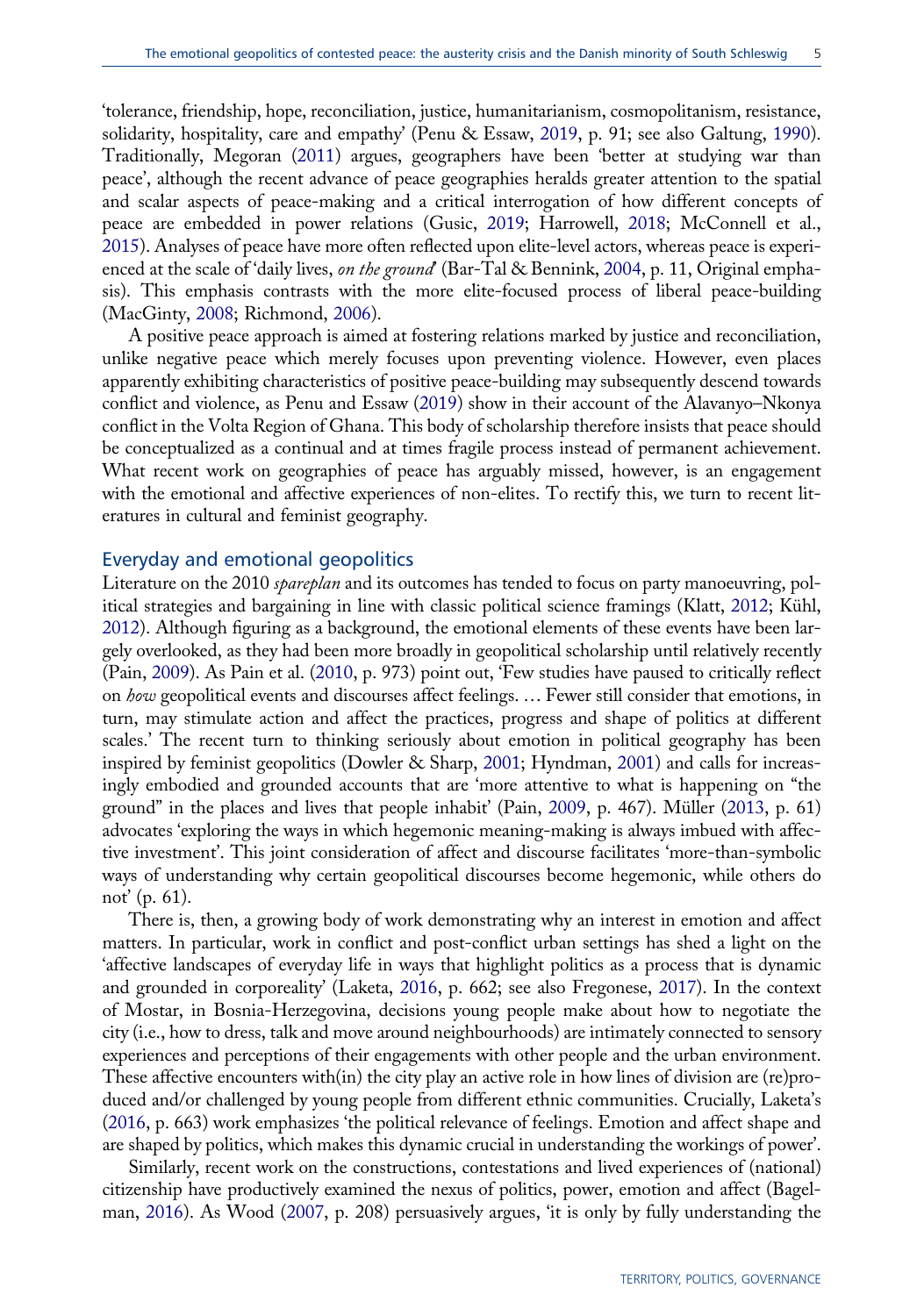<span id="page-6-0"></span>emotional power of nations and nationalism, that we will be able to challenge the potentially divisive and violent consequences of these phenomena'. This work moves beyond the representational and symbolic elements of banal and everyday nationalism espoused by Billig ([1995\)](#page-17-0), to consider 'how the nation emerges from moments of affective encounter between different bodies and objects' (Militz & Schurr, [2016,](#page-18-0) p. 57). In challenging previously disembodied and abstract accounts of nationalism, these theorizations frame nationhood as dynamic, 'ongoing and emergent through our daily experiences' (Sumartojo, [2017](#page-19-0), p. 199). Analysing the mundane (and not so mundane) practices, performances and routines associated with the nation manifest in practices such as dancing, marching, dressing up, eating and (especially pertinent for this study) singing, opens up possibilities to trace the 'feelings, thoughts and bodily and sensory experiences that emerge in our encounters with it' (p. 211; see also Closs Stephens, [2016;](#page-17-0) Wood, [2007](#page-19-0), [2012\)](#page-19-0).

In particular, scholars have examined the potential for music, song and the act of singing to stir emotion in relation to the nation and expressions of nationalism. Revill ([2000\)](#page-18-0) and Anderson et al. ([2005\)](#page-17-0) argue that music should not be analysed merely as text or representation, but that its power in moving embodied national subjects should be acknowledged:

Attending to music and sound as they are lived, to what they do, enables us to recognise as legitimate the multiplicity of ways in which musics are experienced, produced, reproduced and consumed, and to foreground the relationships between the physical presence of sound and the flow of sensory impressions. (Anderson et al., [2005](#page-17-0), p. 640)

There is recognition here that 'the phenomenal properties of sound are not fixed and universal; rather they are actively produced by the performative relations of making music' (Revill, [2000](#page-18-0), p. 598). For instance, as Kuhn ([1990,](#page-17-0) p. 4) emphasizes in the Danish context, songs have the potential to engender experiences of social communion and cohesiveness and can carry a greater 'emotional charge' when performed collectively. They provide the national citizenry with, 'common reference points, common idols, and often a common sense of "the enemy"' (Ramet, [1994,](#page-18-0) p. 1). While the performance of national songs is often associated with passionate or 'hot' expressions of ethno-national identity, Šmidchen's ([2014\)](#page-19-0) study exploring non-violent political action through the Singing Revolution in Estonia, Latvia and Lithuania (1988–91) is illustrative of how songs and their singing can engender a peaceful mass politics that eschews exclusionary and divisive nationalist tropes.

This work on song, singing and the nation remains sensitive to the spatial and temporal variations (Edensor, [2006](#page-17-0); Revill, [2000\)](#page-18-0) of these national feelings that often align with broader political events, retaining an 'attentiveness to the many varying tonalities and intensities of nationality' (Closs Stephens, [2016,](#page-17-0) p. 184). Political decisions made elsewhere, such as funding cuts to Danish schools, had very real implications for the practices and emotive performances of Danishness in South Schleswig during the 2010 Danish årsmøde in Flensborg, as we illustrate below. Attuning to the emotional and affectual expressions of nationhood – and, in particular, *singing* the nation – can, we argue, offer an insight into the contingencies and tensions inherent to the politics of seemingly peaceful and resolved borderland settlements.

#### Ethnography

This article is based on ethnographic research conducted during the 2010 Danish *årsmøde* in Flensborg. Beginning in 1921, the *årsmøde* (literally, annual meeting) is actually a plethora of concurrent cultural, religious and political celebrations of Danishness in South Schleswig over four days, culminating in a parade through the city's streets and an open-air meeting composed of singing, speeches and entertainments including musical and dance performance. It is organized by the Sydslesvigsk Forening (SSF, 'South Schleswig Association') the leading cultural institution amongst Danish-minded individuals in Germany. Rasmussen ([2009,](#page-18-0) pp. 130–131) argues that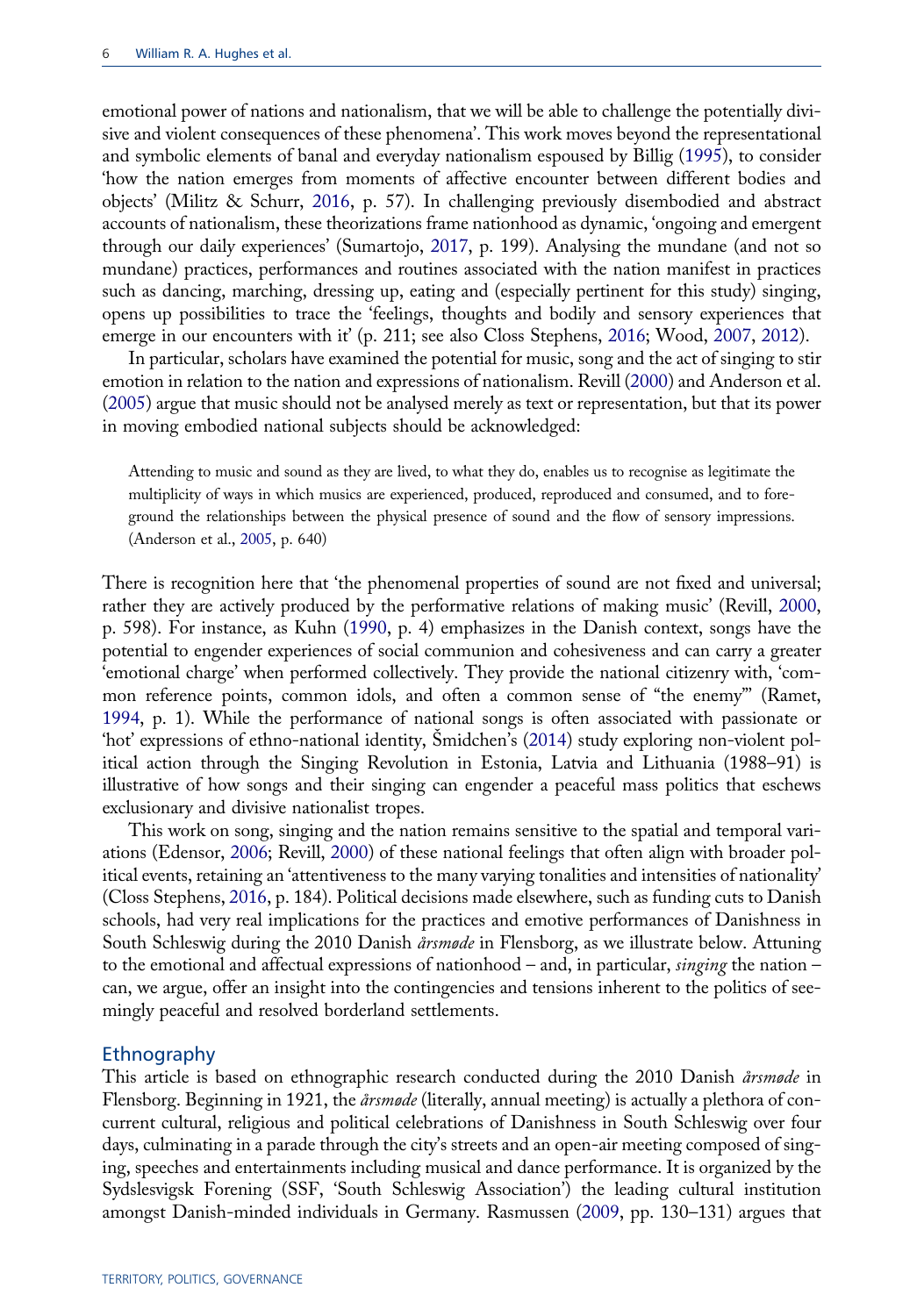<span id="page-7-0"></span>as 'the most important annual Danish manifestation in South Schleswig', the Flensborg *årsmøde* 'shows both the German majority population and Denmark that Danishness is still alive and well in South Schleswig'. In a rare scholarly study of the årsmøde, Pedersen ([2004\)](#page-18-0) interprets it as a national ritual rehearsing Danishness, reinforcing the connection to Denmark, and integrating new members into the minority. Rather than use this semiotic approach to the *årsmode* as a window into national identification, we build here on Pedersen's work by interrogating the 2010 Flensborg *årsmøde* ethnographically for the everyday affective and emotional geopolitics of the 2010 crisis.

Recognizing that the term 'ethnography' has a variety of meanings (Hammersley & Atkinson, [2007,](#page-17-0) pp. 1–2), following Jones and Watt we use it to refer to a research method marked by  $par$ ticipation in the lives of the community being studied, *immersion* within their cultural setting, reflection during participation and writing up of field notes, and 'thick' description which seeks to contextualize observed phenomena (Watts, [2008,](#page-19-0) pp. 7–9). Although primarily associated with social anthropology (Robben & Sluke, [2007\)](#page-19-0), ethnographic methods have more recently gained credibility in political geography (Megoran, [2006;](#page-18-0) Page, [2019\)](#page-18-0) and political science (Schatz, [2009\)](#page-19-0). These authors argue that ethnography helps improve our understanding by illuminating actors' lived experiences of political dramas and processes.

As the largest public marking of Danishness in South Schleswig, the Flensborg *årsmøde* is an ideal object of ethnographic research into what it means to be Danish-minded in South Slesvig today. Further, because the 2010 *årsmøde* was overshadowed by the *spareplan* –announced on the day the meetings began – this was an ideal way to explore the emotional and affective elements of the political controversy itself, which are largely missing from the established political science accounts. Nick Megoran spent the *årsmøde* period in Flensborg, participating in both the principal public events and also various cultural activities in schools, churches, old peoples' homes and other venues. Having first attended the *årsmøde* to study it for an undergraduate dissertation in 1994, and having stayed in touch with both individual members of the Danish minority and also news feeds from Flensborg since then, Megoran was able to stay with a Danish friend, Per Østerbye, a retired priest in the Danish Church who acted as his gatekeeper to the minority since 1994.

All research was conducted in Danish. Because Megoran speaks Danish but has only weak German, this account only explores the everyday emotional reactions of the Danish-minded minority, not the German majority. This does not invalidate the research findings because it was only the Danish minority who were subject to these additional budget measures. This positionality is also reflected in a more sympathetic engagement with the Danish minority side of the argument than that of the Kiel government: he would not claim to be a dispassionate external observer, but rather to have some level of emotional involvement (Ferretti, [2019](#page-17-0), p. 7). We argue that this facilitates the study of emotional geopolitics in this context.

Ethnography is also a style of writing, foregrounding everyday situated experiences as the starting point of reflection rather than using them as examples of some greater point. The substantive material is structured around three themes about peace that emerged during the research: that the årsmøde shows, first, the achievements of peace, the ambiguities and tensions of the settlement, and that the emotional, everyday geopolitics of the *spareplan* enable us to better understand that 'peace' is a contested process rather than an outcome. One of the most emotional activities that Danes take part in during the årsmøde is singing, and these sections thus foreground the emotional geopolitics of peace as experienced through common singing.

## GEOPOLITICS OF PEACE: FINDINGS FROM THE 2010 ÅRSMØDE

In this section ethnographic observations of the Flensborg *årsmøde* are used to interrogate, first, the achievements and, second, the ambiguities of the peace settlement in Slesvig-Holsten, and,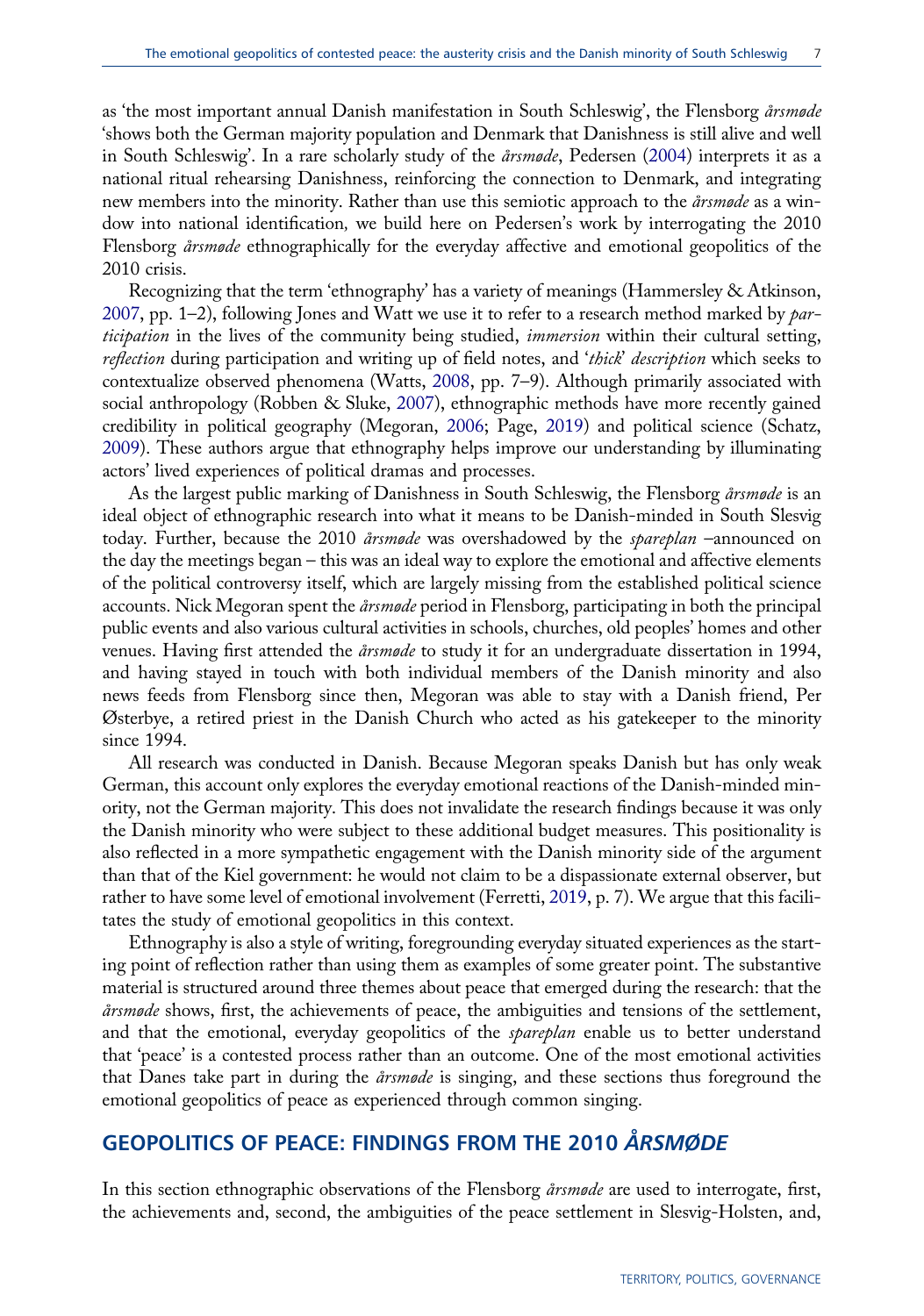<span id="page-8-0"></span>third, to explore the emotional geopolitics of the crisis brought about by the announcement of the spareplan.

#### Achievements of peace

On a blustery Sunday May afternoon in 2010, I (Megoran) gathered with thousands of other people in Flensborg's Nørretorv district to begin the parade through the streets of the city to the athletics ground for the open-air meeting that is the high point of the Flensburg *årsmøde*. Scouts, Frivilligt Drenge- og Pige-Forbund (FDF/FPF) (the Danish people's church youth organizations), square-dancing formations, schools, kindergarten, folk dance troupes, bands and other groups took their place in the parade as it wound through the city streets.

The tagline of the 2010 meetings was 'Happiness at South Slesvig – share it with others'. The marchers seemed to be doing this successfully, for as we processed, many in the parade carried the Danish flag or dressed in its red-and-white-coloured clothes, while people lined the streets and stood at their balconies watching, waving and cheering. Some were no doubt self-identifying Danish-minded residents or visitors from north of the border, but the majority were German, smiling and waving German and Danish flags. Upon reaching the athletics ground, we gathered on the grass in front of a platform. The keynote address was given by Danish Minister for Education, Tina Nedergaard and other speeches were given by various leaders of the minority, the city's German mayor, Henning Brügemann, and the *Minderheitenbeauftragte* (the Schleswig-Holstein Prime Minister's minority issues representative), Caroline Schwarz.

It is worth underlining the significance of this. The city and region's Danish-minded population have the freedom to don folk costumes and bear Danish national flags through this once bitterly divided city, and be cheered by the German residents and greeted by their leaders because they are seen as making a positive contribution to the city rather than representing an irredentist threat, in what must be described as an astounding demonstration of positive peace. It is only since 1989 that it has become the custom to invite German politicians to address the meeting, a sign, suggests Pedersen [\(2004](#page-18-0), pp. 34–35) of the self-confidence of the minority and also of the majority's wish to acknowledge their presence.

However, it was not just words spoken, but also songs sung on the årsmøde ground that demonstrated the achievements of peace. One of them was Der er et yndigt land ('There is a lovely land'), Denmark's national anthem which sits alongside the royal hymn, King Christian. The song concludes that 'Our old Denmark shall exist / as long as the beech trees reflect / their tops in the blue waves.' Written in the early 19th century by Adam Oehlenschläger, a poet of mixed Danish– German heritage, Adriansen [\(2003](#page-16-0), p. 182) argues the song 'aims to embrace both the older princely-patriotism with the new national feeling, which was specially linked to landscape, history and the people'. Initially preferred in liberal circles to the more bombastic King Christian, it spread widely within Denmark and amongst the Danish-minded population of Slesvig, but not without problems under German rule. For example, in 1890 four Danish residents of the region were fined in the courts for singing it in a public restaurant. The judgement said that 'every German in North Schleswig would be agitated and offended to hear a song which glorified "Old Denmark"' (p. 186). Yet now it was being sung openly, with the German authorities in public attendance.

Singing on the *årsmøde* ground was neither an isolated nor an unusual event: song characterized the whole *årsmøde*, from the central gathering to the numerous events in clubhouses, churches and schools. For example, on the afternoon of Thursday, 27 May, I attended an *årsmøde-related* event at a Danish elderly care home in Flensborg. With traditionally decorated kaffebord (coffee tables) setting out wienerbrød (Danish pastries) and coffee in flasks, draped in miniature Dannebrog (Danish flags), it was the epitome of being *hyggeligt*, the 'cosiness' that Danish hosts aspire to create and which functions as an important symbol of Danishness. However, the essential ingredient of hygge that is often missed in its recent rise to international chic cultural status but which was the focus of the meeting and apparently much more enjoyable to the residents, guests and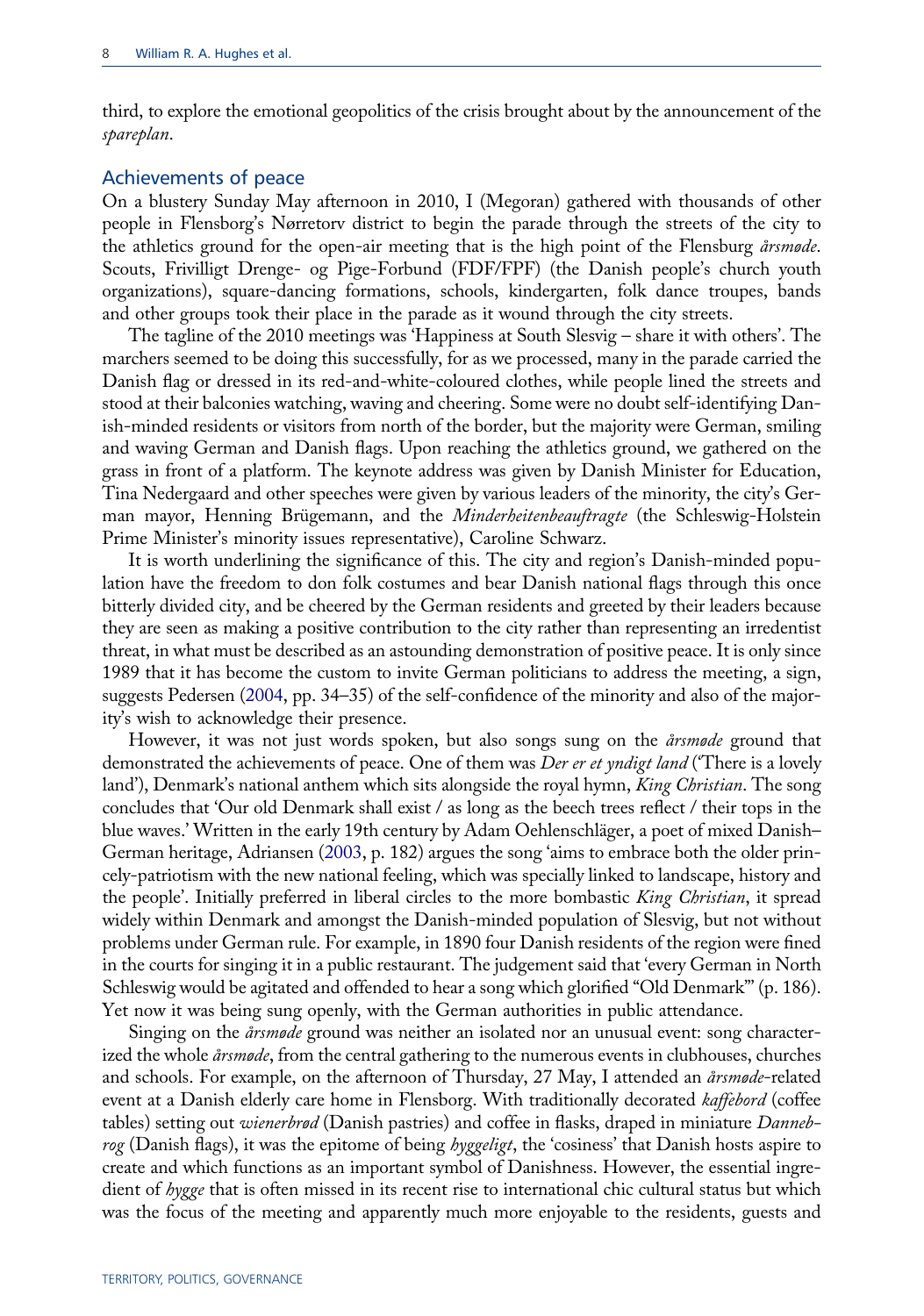<span id="page-9-0"></span>visitors from Denmark than the speeches, was *fællesang* ('community singing'). Throughout the afternoon we sang a range of Danish songs from amusing modern ones such as He Comes with the Summer to 'national' or 'fatherland' songs such as I Love the Green Groves.

These examples of 'ephemeral, emotionally charged moments of musical performance' are interesting precisely because they 'allow for an active engagement with [national] identities in the making' (Wood, [2012](#page-19-0), p. 196). For Wood ([2007,](#page-19-0) p. 205), these musical performances offer 'a useful route to understanding how nations and nationalism gain their emotional power'. The common singing of emotive patriotic songs has an important place in the emergence of a modern Danish national consciousness, an emergence that is inherently geopolitical. Kuhn ([1990\)](#page-17-0) argues that its origins can be identified as a response to national humiliation during the Napoleonic Wars, but that it mushroomed particularly in reaction to rising German nationalism and the military threat to Danish rule over Schleswig. The towering figure of Nikolaj Grundtvig (1783–1872) is crucial here. Priest, poet, historian, folklorist, philosopher, educator and politician, he is regarded as the outstanding individual in the creation of modern Danish national consciousness (Rerup, [1993\)](#page-18-0). He pioneered adult education through the Folk High Schools where, during the winter, farmers and other ordinary Danes learnt, amongst other things, to sing not only his songs that fused Christian faith with national belonging but also the Danish national/fatherland songs generally – often being folk songs drawing on broader Nordic mythology. In time, the canon of songs became established in the Højskolens Sangbogen first published in 1894 and now in its 18th edition (Folkehøjskolernes Forening i Danmark, [2006](#page-17-0)). A total of 81 of the 572 songs in this edition are written by Grundtvig.

Adriansen [\(2003](#page-16-0)) has shown how the community singing of national songs has a pivotal place in the development of the Danish national consciousness that continues up to the present day. She argues that 'It is during times of war and crisis that fatherland songs have been particularly used to a significant degree' (p. 68). She mentions two such moments in particular. The first was 1919–20 around the reunion of North Schleswig with Denmark, when many thousands of meetings of youth clubs, housewives' societies and activities clubs began and ended with singing of fatherland songs. The second was the Nazi occupation during the Second World War, with mass public gatherings to sing fatherland songs taking place all around Denmark (pp. 69–73). Such songs were sung at the old people's care home that afternoon, as well as in churches, political meetings and other events during the årsmøde.

The continued existence of a thriving minority with the right to sing these songs is a testament to the foundations laid by the 1955 Bonn–Copenhagen Declarations. Indeed, the fact of the årsmøde being able to take place in the way it does, being welcomed by the city's German residents and governors who no longer see the Danish minority as a threat, and representing the ability of residents to self-identify with the minority and not be penalized legally or socially for doing so, is an extraordinary historical development. A century on from the first attempt to peacefully address the Slesvig-Holsten question, the 2010 *årsmøde* was a window into achievements of peace-making in a once seemingly intractable ethno-territorial dispute. It is thus understandable why Pedersen might ask whether, in the context of a peaceful coexistence and increasing drift towards multilingualism, the årsmøde is shifting from a ritual to a festival, and may eventually become a broader celebration of fellowship of the two cultures in the border region (Pedersen, [2004,](#page-18-0) pp. 44–45). However, as the next section argues, Pedersen's optimism does not pay due heed to the ambiguities and tensions of the Schleswig-Holstein settlement that can be read from the *årsmøde*.

#### Ambiguities and tensions of peace

As the open-air meeting was underway at the athletics ground, I mingled with the crowd who were variously paying attention to the speeches, chatting amongst themselves, or browsing the stalls in the blustery May Day. The programme unfolded beneath an array of flags: the *Dannebrog* flying centrally from the tallest mast, flanked by those of Sweden, Norway, the Åland and Faroe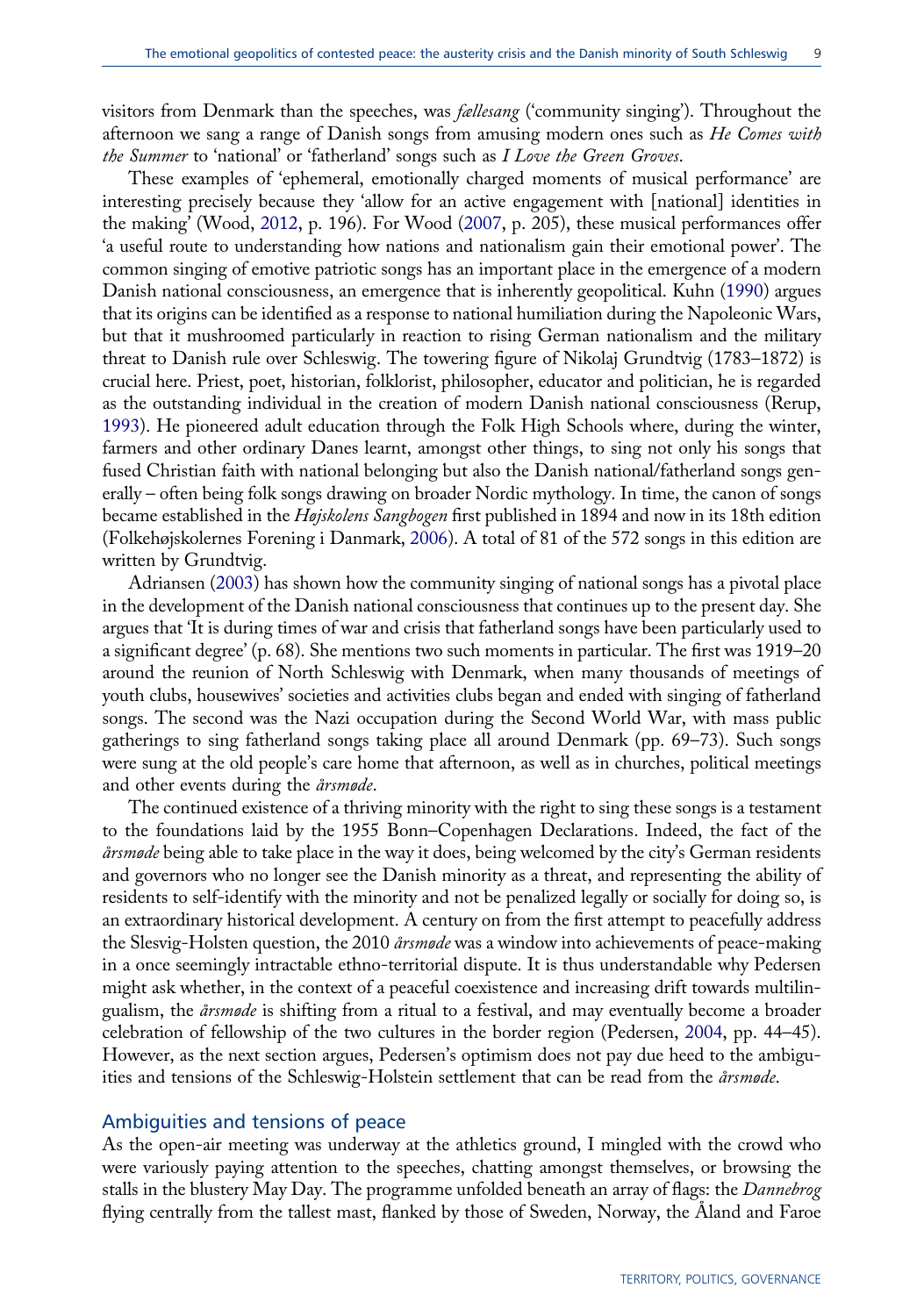<span id="page-10-0"></span>Islands, Greenland, and the Friesians. The presence of Nordic banners and the absence of any from German-speaking lands was striking. Speeches, punctuated by folk songs and dances, were made in Danish, except those delivered by representatives of the German state in Flensburg and Kiel. This formal presentation depicted a minority who spoke and sang and danced in Danish, living under and with a German political authority. But the everyday reality belied this neat division. I spoke to a woman who had just taken part in a performance on the central stage of a song hymning Denmark's beauty. With a painted *Dannebrog* on each cheek, she seemed to embody a healthy, vibrant, Danish-speaking minority in a German state, still looking lovingly towards Denmark. But after I finished speaking to her, she went back to talking with the rest of her performance quintet – in German. Thus, the  $\frac{\partial s}{\partial x}$  embodies a tension and ambiguity about this supposedly resolved conflict. Pedersen writes that there have in the past been proposals to use both Danish and German in the *årsmøde*, but that the organizers (SSF) rejected this, apart from accepting official greetings in German from local officials – which of course reinforces the narrative of two different ethno-linguistic communities. As she astutely observes, 'Årsmøderne are the marking of a Danishness with monolingualism as the ideal. But it is not a reflection of the linguistic reality in the Danish minority' (Pedersen, [2000](#page-18-0), p. 49). This demonstrates the tensions and ambiguities of peace-making.

The continuing ambiguities at the heart of the Danish–German settlement were evident in the traditional intellectual and political highlight of the årsmøder, the 'open debate' hosted by SSF on the Saturday morning. Billed as the 'traditional information meeting for politicians, communityshapers, the press, and everyone else' (Sydslesvigsk Forening, [2010\)](#page-19-0), it was held in Flensborghus, the headquarters of SSF and of various other minority organizations, at the heart of old Flensborg. It involved not only speeches and questions from the floor but also community singing and a  $byg$ *geligt* buffet. Posters and displays around the walls declared that due to the Bonn–Copenhagen Declarations the Danish and German borderland communities had 'gone from against each other, to beside each other, to together with each other'.

But such clear verities of a successfully resolved ethno-territorial conundrum were unsettled by the discussions in the debate. Following a brief introduction and community singing of I østen stiger solen op (The Sun is Rising in the East), the debate was opened by Finn Slumstrup, chairman of the Grænseforeningen (GF, 'border society'), the Danish-government-funded body that supports the minority under the tagline 'for an open Danishness'. 'There are many Danes who don't know anything about the minority, they don't even know that it exists. We need to do a lot more to explain it to them,' he argued. He said we have moved from the 'old narrative' of conflict and we need a 'new narrative', one that is about coexistence, with Danish and German communities being for and with each other.

The panel and audience offered various suggestions as to what that new narrative might be, invoking a range of geopolitical imaginations of Denmark, Schleswig, Germany and Europe. Poul Erik Thomsen, editor of Denmark's *Jyske Vestkysten* newspaper, observed that it is sometimes said that Sydslesvig is Denmark's 'back-garden', but he asked, 'why can't the minority be seen as Denmark's front garden?' Challenging the dominant narrative of the Schleswig-Holstein resolution as providing a model of coexistence for Europe, he said bluntly, 'There is no point in having a minority if there is no difference, yet we have become afraid of articulating difference.'

Invoking a more explicit geopolitical lens Dieter Küssner, chairman of SSF, said we must accept that, regrettably, 'South Schleswig is no longer a part of the Danish consciousness.' He lamented a loss of peoples' fellowship in Denmark with not only South Schleswig but also Greenland and the Faroes, and argued – in response to a challenge from the floor – that 'We must strengthen our Danish identity and our connection with Danish society, because we are drifting further from it.' The relationship of Denmark to its self-governing former Atlantic colonies is fraught, and comparing South Schleswig with them and arguing for greater social 'fellowship' between them was a striking position, at odds with the Grænseforeningen's vision of 'open Danishness'.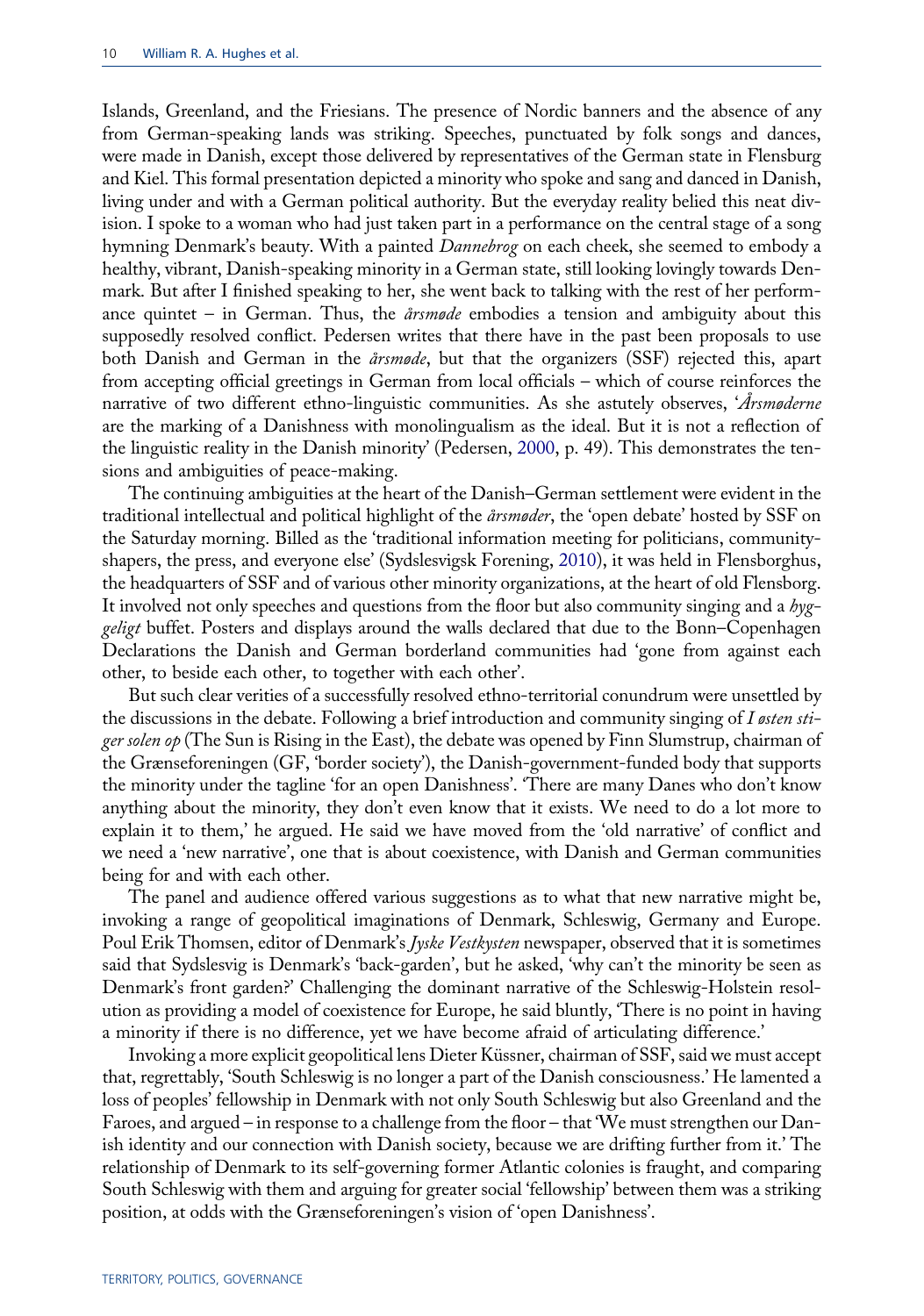<span id="page-11-0"></span>Anke Spoorendonk, $<sup>1</sup>$  chair of the SSW group in the Schleswig-Holstein Diet in Kiel since</sup> 1996, took issue with the 'back garden/front garden' framing, arguing that we are clearly 'part of the Danish family' and that the garden image 'misses out the positives of the life we have here in this society as a minority, and as one of Europe's national minorities'. This was a re-articulation of the idea of the minority as a 'model' of conflict resolution and coexistence for 'national minorities' across Europe. Spoorendonk's invocation of the idea of 'national minority' uses a term that had taken on a new resonance with the rightward drift of politics and growing antiimmigrant sentiment in both Denmark and Germany since the 1990s. Indeed, possibly the only thing that all panellists and contributors agreed on was that the Danish community in Germany should not be compared with 'immigrants'. Poul Erik Thomsen said, 'There is a big difference, too, between immigrants to Denmark and the national minorities (including the Germans in North Schleswig and the Danes in South Schleswig) – we can't compare the two.' Finn Slumstrup agreed, arguing that 'integration is not relevant to the national minorities, but to immigrants'. This discussion percolated throughout other events during the 2010 *årsmøde*, but it was one that I do not recall being a live issue in the 1994 one.

Thus, although a plethora of public-facing institutions such as the GF, SSV, and the German and Danish states present the Schleswig-Holstein issue as 'resolved' and as a model for others, the debate showed both the inadequacies of this framing and also the ongoing ambiguities about being Danish in modern Germany. However, a way to set aside these ambiguities and anxieties was to sing beloved songs about the (Danish) fatherland whilst drinking coffee and eating Danish cake in a hyggelig environment. For the session finished, as ever, not with a round of applause but with a song – Danmark, nu blunder den lyse nat (Denmark, Now the Light Night is Slumbering), written in 1914 and sung from the SSF songbook produced for the *årsmøde*. Other songs in the book, to be used over the course of the four days of the årsmøde, included those such as Venner, ser på Danmarks kort (Friends, Look at Denmark's Map). Written in 1889 by Christian Richardt, it was originally a geographical oversight of the Danish realm through an eyebrow-raising 72 verses, including an extended exhortation not to forget German-occupied Slesvig (the latest edition of the Højskolens Sangbogen reduces this to a more manageable four verses). Thus, during the course of årsmøde the minority repeatedly sang songs hymning Denmark as their fatherland, Danish as their mother tongue or challenging German rule over Slesvig. This does not reflect the lived experiences of many Danish-minded South Schleswigers but further, as the above discussion about the debate shows, it also points to ambiguities and tensions in the current situation that are brushed under the carpet in the presentation of the Danish–German borderland settlement as a model for others to draw on. Despite the positive spin of establishment organizations, there is no agreement about what Danishness means in Germany today. But the intellectual and affective registers are different. Members of the minority may not be able to spell out what Danishness means, but they do not need to: they act it out, live it out, eat it out and sing it out. As the next section demonstrates, the shock of the *spareplan* spotlighted these tensions – and it was in the reprisal of these songs from the era of the pre-1920 German/Prussian occupation of the region that these tensions could be articulated and witnessed.

#### Emotional geopolitics of a crisis

Although there had been informal gatherings the night before, the four days of the official *årsmøde* began on Thursday, 27 May. As I stumbled bleary-eyed into the kitchen, my host, Per, standing in his pyjamas, greeted me with a mixture of anger and shock in his voice, with the startling claim that 'They're closing our schools!' He was brandishing the latest copy of Flensborg Avis, the

<sup>&</sup>lt;sup>1</sup>Spoorendonk is known for her rejection of the idea of a particular 'South Schleswigian' identity that will transcend Danishness and Germanness in the border region. See her interview Lindsø ([2011\)](#page-18-0), 93.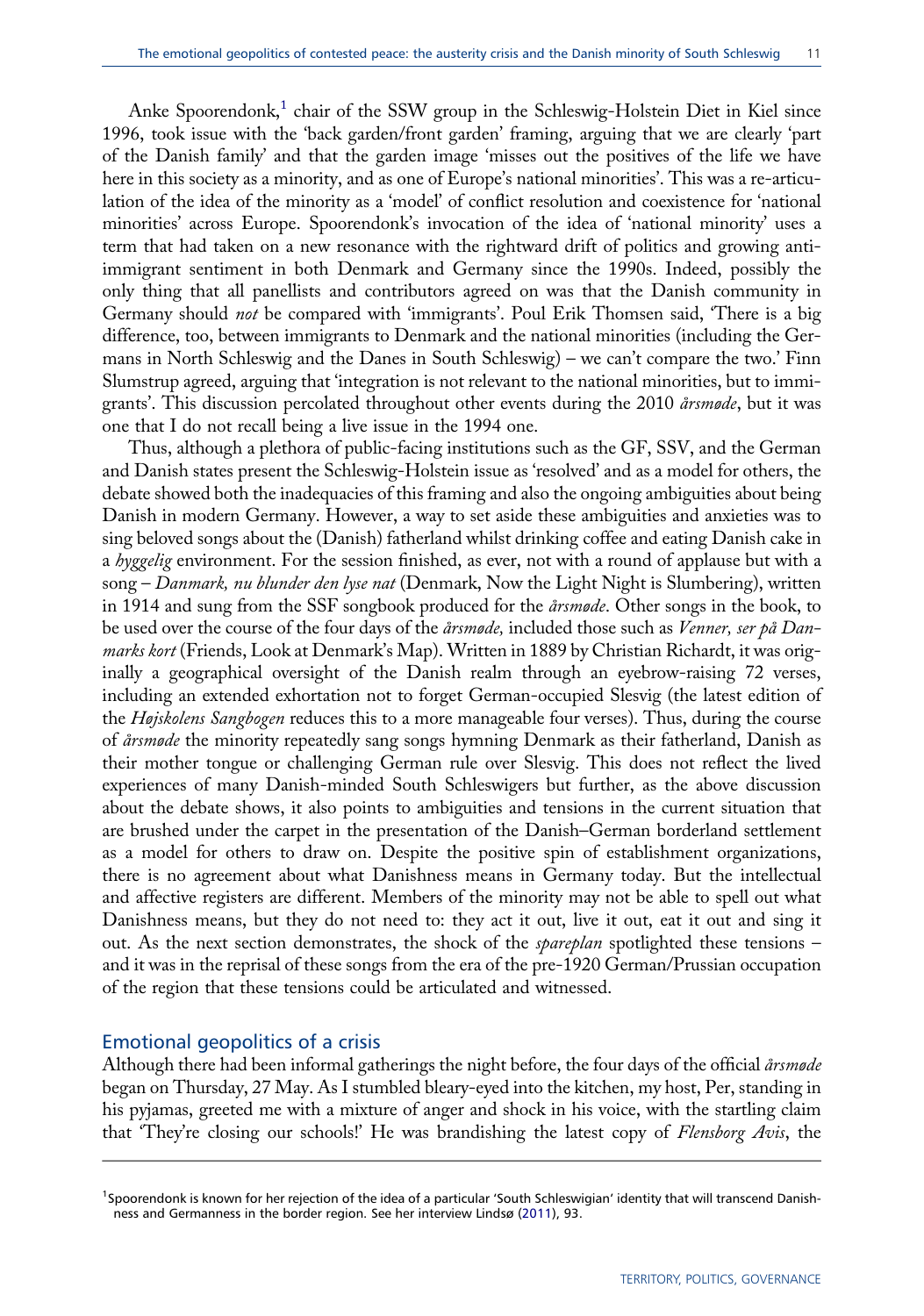<span id="page-12-0"></span>daily newspaper that had long acted as the talking shop of the disparate Danish minority communities scattered across South Schleswig. Indeed, the headline across the front page was not about celebrating the årsmøde, but rather declared a 'Direct attack on the minority.' The article explained that the Dansk Skoleforening for Sydslesvig (Danish School's Society for South Slesvig) was called into a meeting in Kiel with the state's education ministry the day before and told that as part of an austerity savings plan they would receive 15% less funding – equal to  $64.7$  million per year. Flensborg Avis reckoned that this equalled 88 teaching posts of the 22 smaller village schools of the 48 Danish schools in South Schleswig, forcing them to close. The article cited Per Gildberg, chairman of the Skoleforening, as claiming that the measures would 'destroy a large part of the minority's life in the rural areas'. 'It has been established in school laws that the Danish minority schools shall have the same status as public German schools and shall not be compared to private German schools,' the paper raged; 'But it is exactly that that the government is doing in its austerity measures' (Krueger, [2010](#page-17-0), p. 1). Its leader on the topic was even more striking in its militarized language. Describing the proposal as 'Kiel's frontal attack on the Danish minority', it said that the savings plan would force parents to send their children to German schools, making it hard to sustain Danish cultural life (Lønborg, [2010a,](#page-18-0) p. 2).

Flensborg Avis's articles thus set the tone of shock and anger that would characterize all the minority debate about the savings plan over the coming days, eviscerating the SSF's theme of the 2010 årsmøder as 'Happiness at South Slesvig – share it with others.' The anger persisted and if anything became more intense, but the shock quickly turned to a determination to resist. This was undoubtedly facilitated by the coincidence of the announcement with the *årsmode* when active members of the minority were all gathered together with their most ardent supporters from Denmark visiting. On the afternoon of Friday, 28 May, I spent time in the local studies collection of the Danish Central Library in Flensborg, the intellectual hub of Danishness in South Schleswig. I observed that activists were using the library to prepare and print protest posters against the proposed educational budget cuts.

The dominant reactions to the *spareplan* were anger and shock. The shock was not simply the unexpected nature of the announcement but, more profoundly, that it threatened to undo the understanding of the Schleswig-Holstein settlement as a peerless achievement of peace and as a model for others. On the Saturday morning 'open debate' at Flensborg House, Henry Bohm, a head-teacher from Bredsted, fumed that the issue 'has set a price on us, and that is something you just can't do. I thought that we had overcome this approach in Germany', whilst the GF's Finn Slumstrup, said that, 'This proposal is contrary to the bases on which this peaceful coexistence has been built: the current proposals from Kiel are contrary to the 1955 Bonn–Copenhagen Declarations,' adding that it 'shows us that there are problems'.

The focal demonstration of this anger was at the open-air meeting on the Sunday afternoon, the high point of the *årsmøde*. In his front-page leader for *Flensborg Avis* that morning, editor Bjarne Lønborg called on the minority to take 'to the barricades against historical discrimination' (Lønborg, [2010b](#page-18-0), p. 1). As the minority paraded through the streets to the open-air meeting, they carried printed placards with the twin slogans of 'Discrimination: no thanks!' and 'We are also worth 100%' in Danish, as well as home-made banners with anti-discrimination slogans in German. Many people sported those slogans on T-shirts and stickers.

At the *årsmøde* ground itself, the welcome address to the open-air meeting was given by Preben Mogensen, priest of Ansgar church and the chair of the Flensborg branch of SSF. He set the tone for the event by saying that:

the *årsmøderne* had become a protest this year about the proposals to save money. ... We can't reckon that our fatherland can step in and pay. We must fight. As our placards say, we won't be treated as people worth only 85%.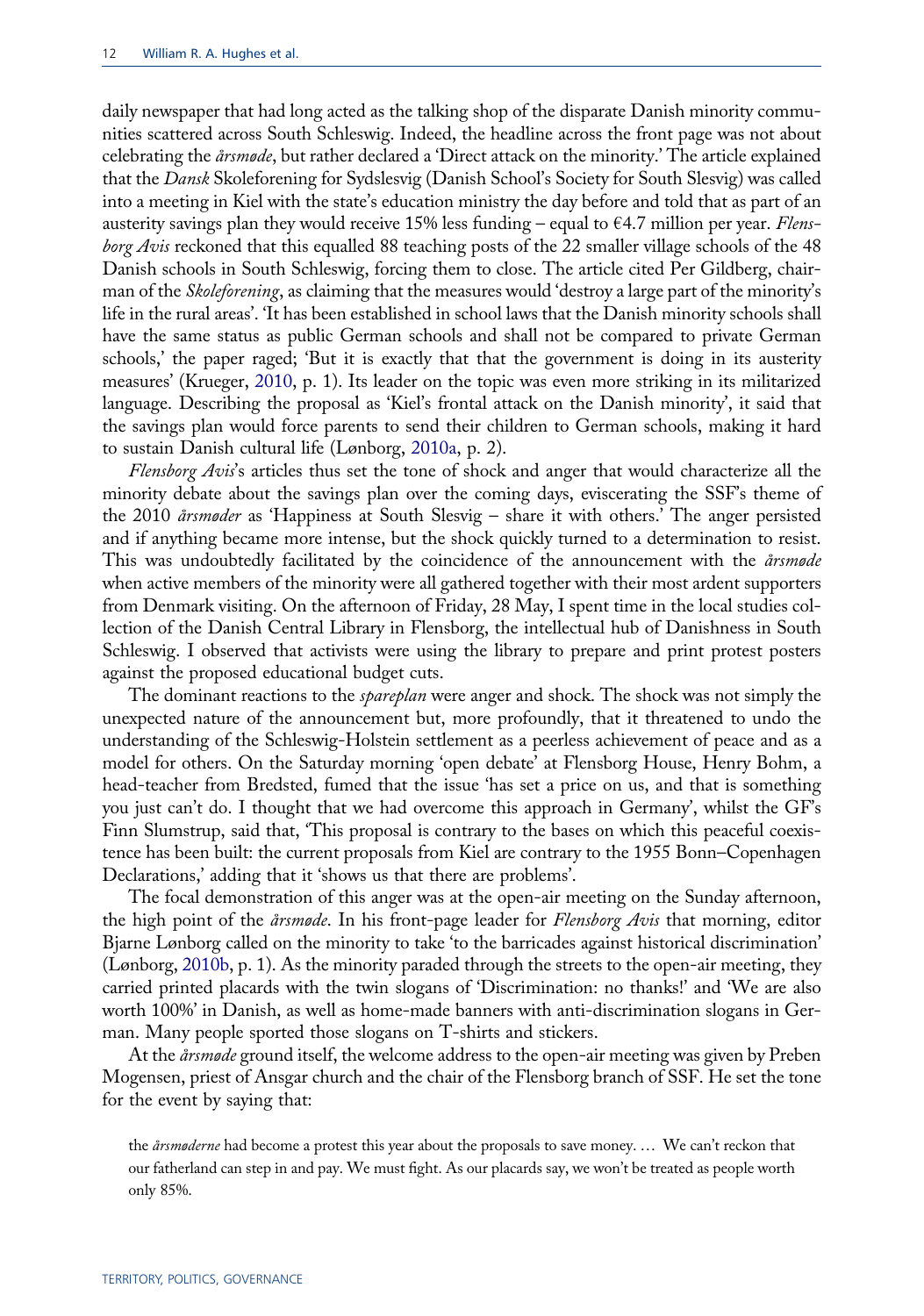<span id="page-13-0"></span>With a nod to the bad weather, he added that 'even though there were the shadows both of the cuts and of the rainclouds, we would celebrate [our Danish life] here'.

The open-air meeting proceeded with the usual mixture of speeches interspersed with common singing and cultural performances, while participants drifted around the various activity and refreshment stalls that ringed the ground, greeting each other. In the meeting's keynote speech the Danish education minister, Tina Nedergaard, repeated the notion that 'This is a model for other territorial minorities in the rest of Europe', spoke of Denmark's commitment to supporting the Danish schools in South Schleswig, expressed concern about the proposals from Kiel and promised that Denmark 'would follow up on the issue'. The rain was getting heavier as the thinning audience was huddled under a panoply of umbrellas, but the crowd still cheered. Their mood changed, however, when Caroline Schwarz (see above) took the podium. She spoke of the great achievement of minority–majority relations in the state, and passed on greetings from various German politicians, but when she mentioned the name of Peter Harry Carstensen, Minister President of the state of Schleswig-Holstein, the crowd booed loudly and vigorously waved their banners. Far from 'sharing the happiness of South Schleswig with others', they were noisily proclaiming their anger. The meeting was concluded with the lowering of the *Dannebrog* to the singing of Om din frihed vil vi værne (We Will Defend your Freedom). Written by Carl Nielsen in 1921 at the height of national jubilation over the reunification of North Schleswig with Denmark, the song celebrates 'Denmark's free language / without the oppression of a foreign yoke' and concludes with the pledge that 'breathing the free Nordic air' we will 'lay all our deeds / on your altar, Denmark!' (Folkehøjskolernes Forening i Danmark, [2006,](#page-17-0) no. 371). The song is a potent mix of pan-Nordic and Danish nationalism melded with a fusion of Christianity and Norse mythology. It was striking to sing this paean to the Danish landscape, people and language with its barely concealed anti-German subtext, under an array of Scandinavian flags, having just booed the representative of the German ruling state. As we sang together, this did not feel like a successfully resolved conflict that is now a model for others – whatever the elites were saying.

#### 'It has recently rained'

If meteorologically the 2010 *årsmøde* was to be remembered for its actual precipitation, emotionally it was characterized by a song about rain. On Saturday evening Flensborg House hosted a typically *hyggeligt årsmøde* meeting with coffee, cake and flags. A choir from Sorø in Denmark performed in Danish, English, Swedish and various African languages. One speech was given by Henrik Hagemann of the two-times Nobel Peace Prize-winning *Foreningen NORDEN* (Nordic Association), established in 1919 in the aftermath of the First World War to promote cooperation amongst the Nordic states. But the greatest applause was for the speech of Kim Andersen, a Danish member of parliament and chair of its Committee on South Schleswig. He gave a rousing address about Denmark standing with the Danish community against the *spar*eplan. It was music to the ears of the audience, who gave him an extended, passionate ovation. As he received the thanks and the cheering died away, the choir stood and led us in singing Det haver så nygligen regnet (It has Recently Rained in the Garden).

The song begins apparently innocuously, 'It has recently rained in the garden / it has stormed and lashed in our grove,' describing the effects of a devastating storm on a beautiful garden. But it becomes immediately apparent that this is allegorical, as the next lines say: 'Seed weeds have drifted over the fence, / A yoke on our necks, and a lock for our mouths.' This clearly refers to some sort of oppression, and indeed this song is the quintessential statement in the canon of Danish national song about the German occupation of Schleswig. It embodies the redefinition of emergent Danish nationalism in opposition to German rule and German culture. The demographic background to the song was the emigration of some Danes from Slesvig and the immigration of Germans under German rule (Andresen & Sorensen, [1989](#page-17-0), p. 22), which is possibly the allusion behind 'weed seeds drifting over the fence'. The us–them construction of Danishness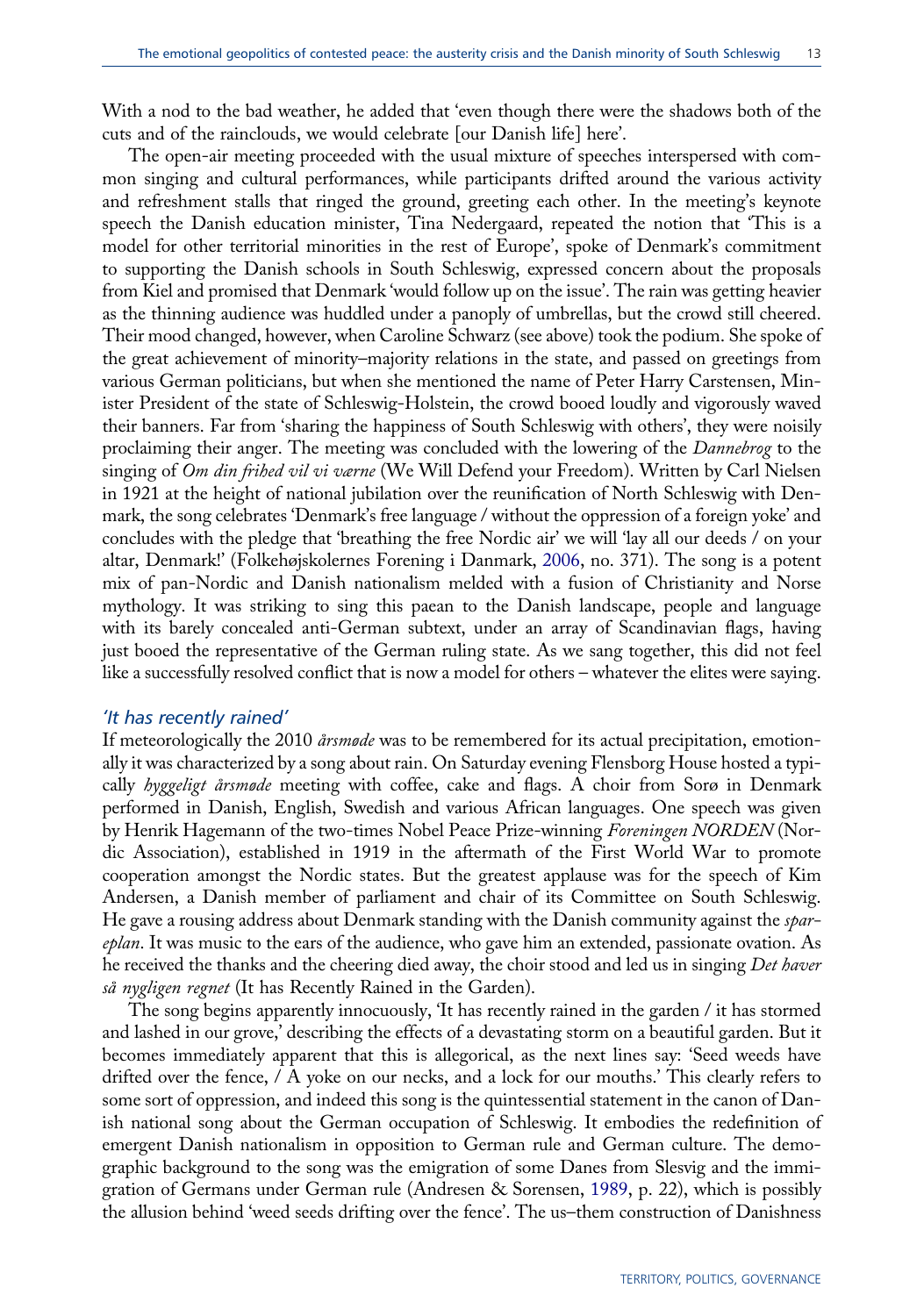<span id="page-14-0"></span>is marked by the repeated use of 'we' to refer to Danes and 'they' to mean Prussians/Germans. It has been dubbed the 'battle song' of Danes in Schleswig (Adriansen, [2003,](#page-16-0) p. 76). According to the Graenseforening, which carries a special page about the song on its website, it was written in 1890 to mark the visit to Copenhagen of a group of Danes from German-occupied Slesvig, and was set to the tune of an older folk song. Because it looked to a future reunion of Slesvig with Denmark, its singing was forbidden by the Prussian authorities. However, songbooks produced by the Danish minority in this period left a blank page where *Det haver så nyligen regnet* should have been sung, for people to write the lyrics in by hand. Words from the song featured prominently in posters for the 1920 plebiscite campaign, and the song became popularized throughout the whole of Denmark during the Nazi occupation of 1940–45 when the entire nation found itself in the situation that North Slesvig had been in from 1864 to 1920.<sup>2</sup>

The song's overriding theme is a steadfast adherence to Danishness whilst under an occupation that the community refuses to accept as permanent, yet which is powerless to resist politically in the meantime. In his analysis of Bedouin resistance strategies under the modern Israeli 'ethnocracy', Yiftachel [\(2009](#page-19-0)) argues that, unable to organize politically, the Bedouin instead have cultivated a steadfast determination to maintain their life and culture in their historic lands, with a view to possibilities in the distant future. Similarly, the third stanza of the song says:

And they believed, that the cords of love could be broken And they believed, that our rights could be forgotten! They shall know, they'll never see the last [of us] They shall see, that no one will tire. For, as the years went by They saw that the cords remained bound, New forces were born to replace those forces who passed away.

The 'cords of love' (hjertebånd) refer to the bond between Schleswig and Denmark. This is the song of an oppressed people, but a people cultivating the tenacious virtue of patient endurance with a stubborn determination not to leave their land, not to surrender their identity, not to forget their adherence to their true fatherland. In the moment of singing that song against the 2010 backdrop of the *spareplan*, the second line of this verse – that the German authorities 'believed that our rights could be forgotten' – took on a whole new affective resonance, not least for a gathering of people whose clothes were peppered with slogans against 'discrimination'. The troubling questions posed but not answered at the open debate the day before – Who are we? Where do fit in? What is the minority for? What is the narrative we should tell about ourselves? – were answered in that extraordinary, affect-filled moment, everyone singing from the same hymn sheet. As I wrote in my field notes that night:

amazing pathos, sense of togetherness, resistance, after hearing all day and evening how threatened minority is. I really felt the power of this binding force, and what it stood for: being beleaguered again som dansk i en tysk stat [as Danish in a German state].

This emotion was ringing in our ears when we awoke the next morning, for the early flag-raising ceremony on the day of the parade and open-air meeting during which, as we saw, Flensborg Avis had called on its readers to take 'to the barricades against historical discrimination'. As is traditional, locals and visitors from Denmark attended church services in the Danish churches

<sup>&</sup>lt;sup>2</sup><https://www.graenseforeningen.dk/node/4566> For an emotional depiction of this, see the well-known 1991 film about the emergence of Danish resistance to German occupation, Drengene fra Sankt Petri.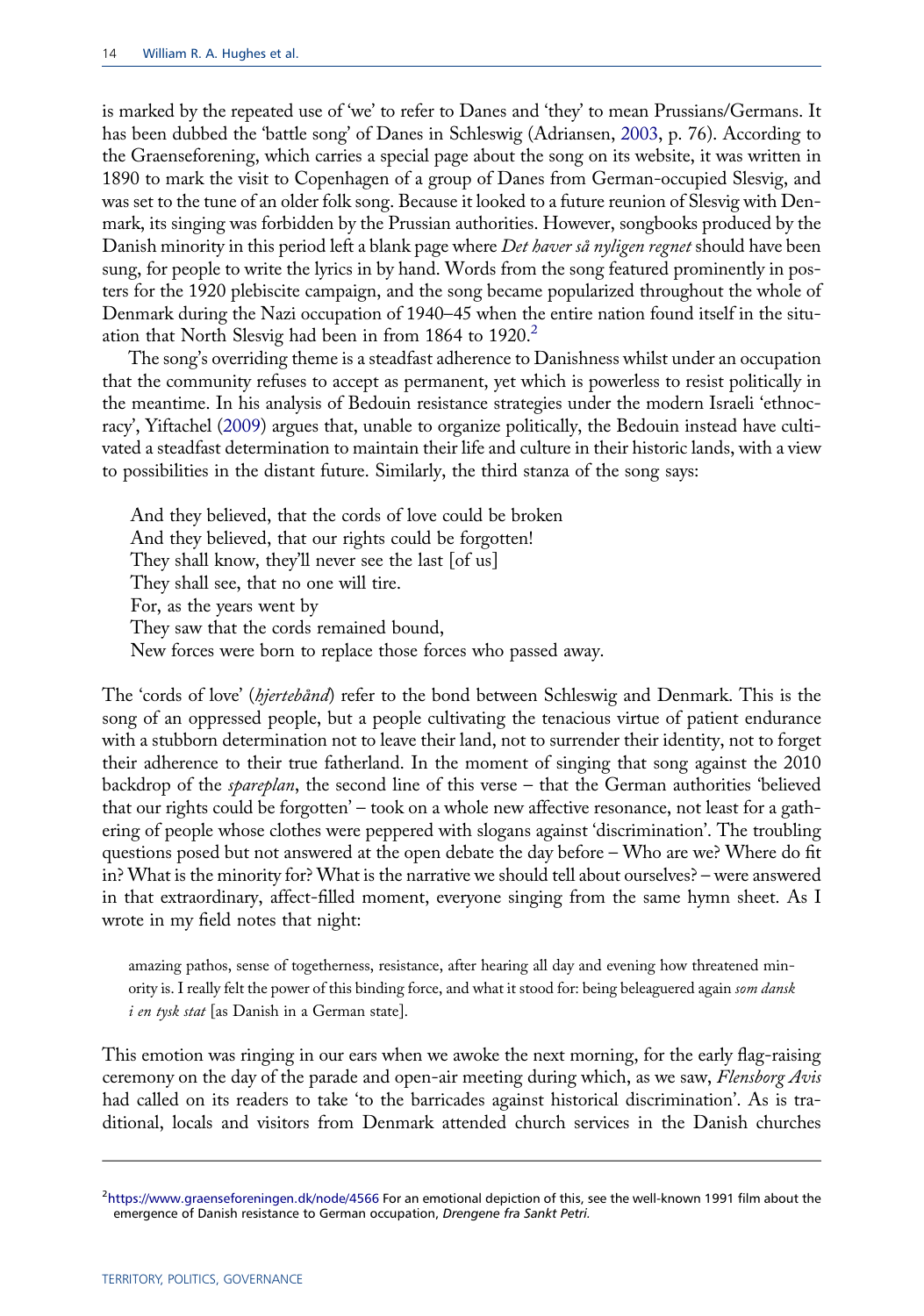<span id="page-15-0"></span>following the flag-raising. After the service at Ansgar church, which I attended, there was a lunch with Scandinavian-style preserved fish and a *hyggeligt* Danish kaffebord. At my table, some people were sporting the 'jeg er også 100% værd' stickers and discussing the spareplan. We engaged in the traditional community singing from the Højskolens Sangbogen, Kærlighed til fædrelandet (Love of the Fatherland), and then people were asked which they wanted to sing next (I joined in, requesting the apolitical lullaby I skovens dybe stille ro). Over lunch and coffee and between songs, people sitting around different tables were discussing the singing of Der haver så nyglien regnet the night before: one person said he had not remembered it being sung at the *årsmøde* for a decade or so, and another replied that it had suddenly become very suitable for today's crisis. The meeting was formally brought to a close by pastor Preben Mogensen, but as we were preparing to leave an older woman stood up and delivered an impromptu tirade against the *spareplan*, and how moving and appropriate it was that we had sung Det haver så nyglien regnet the previous night. She said it was again relevant to us as our rights were again being threatened, and we needed to resist this. As she concluded, people began to sing it spontaneously. The pianist returned to his piano to join in, others found it in the Højskolens Sangbogen, and the gathering gave a rousing rendering of it, infused with a determination to stand up to the savings plan:

Shared language gives our thoughts expression. Shared will shall beautify the day of our battle; New warriors shall there, New warriors shall here, Gather round that banner we hold dear.

I had first sung Det haver så nygligen regnet at an årsmøde in 1994, and recall commenting to Per that it was odd singing this anti-German song in the now-peaceful borderlands. He retorted that this was nonsense, saying it was just an old song from a bygone age about the Danish landscape, and no anti-German sentiment should be read into it today. But in 2010 as we reached the final lines in our hearty rendition, it felt as though the pathos of the old struggle was reawakened as we sang:

We shall not stray from the path For we know the saying: 'There is no hurry for those who believe.'

Significantly, we sang these last three lines twice. This tradition of repeating them is one that developed amongst the Danes of Slesvig under German rule as a statement of resistance. As we finished, a woman sitting at my table remarked, 'We need to go down to Kiel [i.e., the regional government offices] and sing that!' As Kuhn observed in expressing surprise at the neglect by scholars of politically charged songbooks in his study of anti-German patriotic songs in Denmark, 'Memorized and repeated in emotionally charged circumstances, they are bound to leave a lasting impression on the concepts and feelings of those who share them' (Kuhn, [1999](#page-17-0), p. 171).

## **CONCLUSIONS**

In February and March 1920, the populations of much of the former Duchy of Schleswig voted in plebiscites designed to resolve once and for all what had become known as the 'Schleswig Holstein question'. These plebiscites resulted from Treaty of Versailles of 28 June 1919, the preamble to which declared that its purpose was 'to promote international co-operation and to achieve international peace and security by the acceptance of obligations not to resort to war by the prescription of open, just and honourable relations between nations'. Whilst marking the end of a formal inter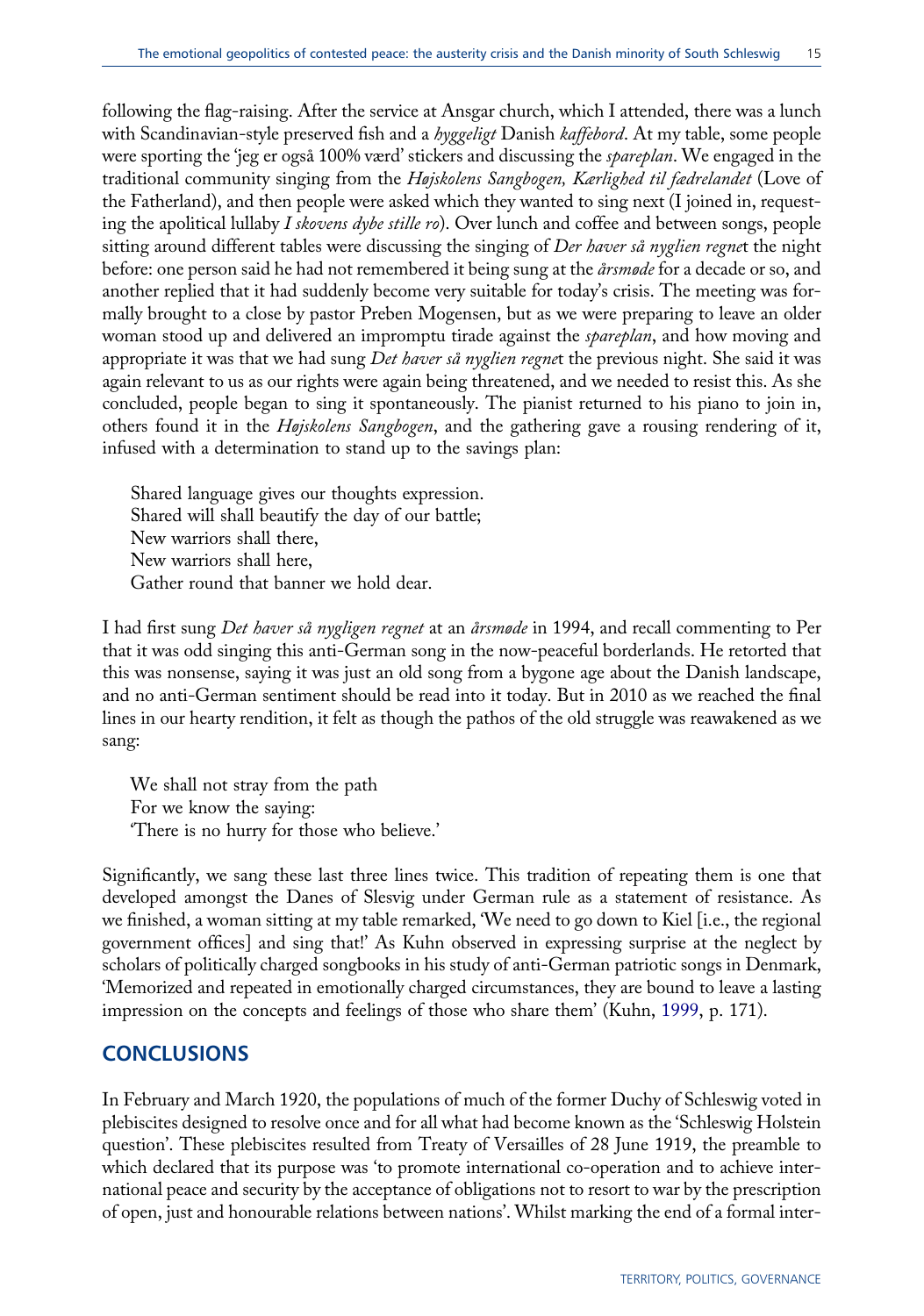<span id="page-16-0"></span>state dispute over sovereignty, however, the plebiscites failed to create the conditions for genuine trust and cooperation between the two ethnic groups in the borderlands. This was to be the achievement of the later Bonn–Copenhagen declarations. Writing about this at the start of the 21st century, Karen Pedersen effused that, 'The Danish–German border region has pioneered a model for the whole of Europe with regards to peaceful coexistence between majorities and national minorities' (Pedersen, [2003](#page-18-0), pp. 48–49). Informed by literatures on the geographies of peace and emotional geopolitics, our ethnography of the 2010 budget cuts proposal as experienced through the Flensborg årsmøde leads us to strike a more cautious note. First, we accept that what has happened is indeed a remarkable achievement, a shift from war (1864) to negative peace (1920) to positive peace (post-1955). Second, however, peace is always a process rather than an irreversible outcome, and the 2010 budget crisis is a reminder that peace in the borderlands is more ambivalent and contested than some would claim. Finally, accounts of the current state of relations in Schleswig might not be so complacent if they attended more to the everyday and emotional geopolitics of being national, rather than simply examining the actors and spaces of formal elite politics. The emotive speeches, community singing and practices that characterized the årsmøde tell different stories about the shifting intensities and tonalities of nationalistic expression (Closs Stephens, [2016\)](#page-17-0). For these reasons, we argue that future research should pay closer attention to everyday and emotional expressions of national sentiment that can reveal tensions sometimes hidden in political discourse. This might mean that researchers spend less time poring over written text and more time singing.

## ACKNOWLEDGMENTS

The authors thank the two anonymous reviewers and Editor-in-Chief Klaus Dodds for their insightful comments. The authors also wish to acknowledge the help received from Dr Stefanie Kappler. This article is dedicated to the memory of Per Østerbye (1934–2013), priest, gatekeeper, friend – NSM.

## DISCLOSURE STATEMENT

No potential conflict of interest was reported by the authors.

## **NOTES**

1. See <https://avalon.law.yale.edu/imt/partiii.asp/>.

2. To reflect the status of Flensburg as being at the Danish–German interface, we refer to it variously by the Danish (Flensborg) and German (Flensburg) spellings, and likewise the region variously as Slesvig or Schleswig. For a discussion of the use of varied spellings of place names to avoid 'methodological nationalism' in ethnically contested places, see Megoran [\(2017](#page-18-0), p. xv).

## **ORCID**

William R. A. Hughes  $\blacksquare$  <http://orcid.org/0000-0002-3010-9926> Matthew C. Benwell  $\blacksquare$  <http://orcid.org/0000-0002-1336-751X>

## **REFERENCES**

Adriansen, I. [\(2003](#page-8-0)). Nationale Symboler i Det Dankse Rige 1830–2000: Bind II – Fra Undersåtter Til nation. Museum Tusculanums Forlag.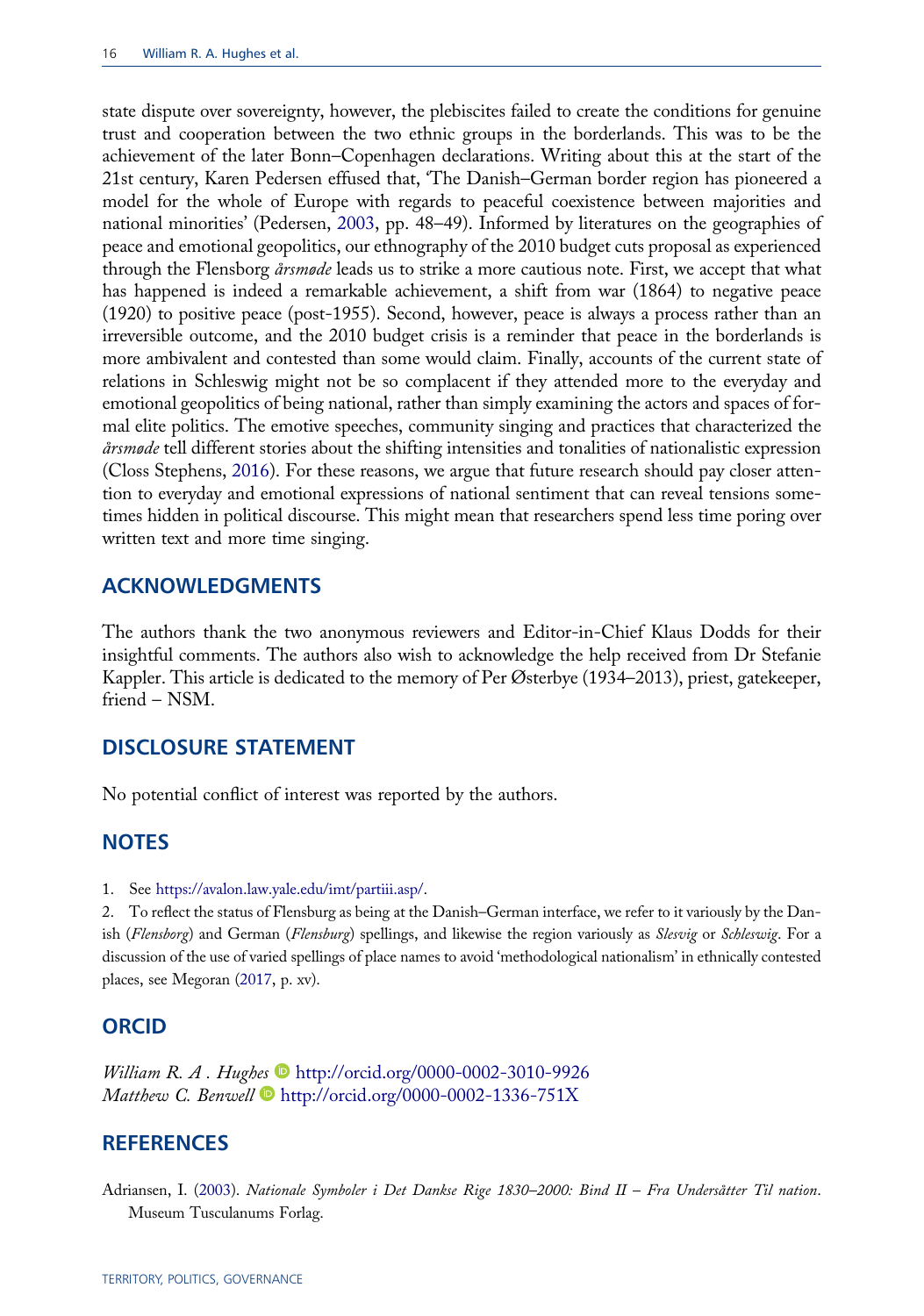- <span id="page-17-0"></span>Anderson, B., Morton, F., & Revill, G. [\(2005\)](#page-6-0). Practices of music and sound. Social and Cultural Geography, 6(5), 639–644. <https://doi.org/10.1080/14649360500298282>
- Andresen, S., & Sorensen, V. [\(1989](#page-13-0)). Fra Den Yderste Forpost Mod Syd-Det Danske Sprog I Laek. Ord & Sag, 9, 20–29.
- Bagelman, J. ([2016\)](#page-5-0). Geo-politics of paddling: 'Turning the Tide' on extraction. Citizenship Studies, 20(8), 1012– 1037. <https://doi.org/10.1080/13621025.2016.1229191>
- Bar-Tal, D., & Bennink, G. [\(2004](#page-5-0)). The nature of reconciliation as an outcome and as a process. In Y. Bar-Siman-Tov (Ed.), From conflict resolution to reconciliation (pp. 11–38). Oxford University Press.
- Becker-Christensen, H. [\(2014](#page-4-0)). 'From confrontation to cooperation' the Danish–German minority model. Danish Consulate General.
- Billig, M. [\(1995](#page-6-0)). Banal nationalism. Sage.
- Closs Stephens, A. [\(2016](#page-6-0)). The affective atmospheres of nationalism. Cultural Geographies, 23(2), 181–198. [https://](https://doi.org/10.1177/1474474015569994) [doi.org/10.1177/1474474015569994](https://doi.org/10.1177/1474474015569994)
- Dowler, L., & Sharp, J. [\(2001](#page-5-0)). A feminist geopolitics? ' Space and Polity, 5(3), 165–176. [https://doi.org/10.1080/](https://doi.org/10.1080/13562570120104382) [13562570120104382](https://doi.org/10.1080/13562570120104382)
- Edensor, T. ([2006\)](#page-6-0). Reconsidering national temporalities: Institutional times, everyday routines, serial spaces and synchronicities. European Journal of Social Theory, 9(4), 525-545. <https://doi.org/10.1177/1368431006071996>
- European Centre for Minority Issues. ([2016\)](#page-4-0). Annual report: Building bridges in diversity. ECMI.
- Ferretti, F. [\(2019](#page-7-0)). Anarchy and geography: Reclus and Kropotkin in the UK. Routledge.
- Folkehøjskolernes Forening i Danmark. [\(2018 \[2006\]\)](#page-13-0). Højskolens Sangbogen (18th ed.). Folkehøjskolernes Forening i Danmark (Folk High Schools Society of Denmark).
- Fregonese, S. [\(2017](#page-5-0)). Affective atmospheres, urban geopolitics and conflict (de)escalation in Beirut. Political Geography, 61, 1–10. <https://doi.org/10.1016/j.polgeo.2017.04.009>
- Galtung, J. ([1990\)](#page-5-0). Cultural violence. Journal of Peace Research, 27(3), 291-305. [https://doi.org/10.1177/](https://doi.org/10.1177/0022343390027003005) [0022343390027003005](https://doi.org/10.1177/0022343390027003005)
- Gusic, I. [\(2019](#page-5-0)). The relational spatiality of the postwar condition: A study of the city of Mitrovica. Political Geography, 71(1), 47–55. <https://doi.org/10.1016/j.polgeo.2019.02.009>
- Hammersley, M., & Atkinson, P. ([2007\)](#page-7-0). Ethnography: Principles in Practice (3rd ed.). Routledge.
- Harrowell, E. [\(2018](#page-5-0)). Towards a spatialised understanding of reconciliation. Area, 50(2), 240–247. [https://doi.org/](https://doi.org/10.1111/area.12365) [10.1111/area.12365](https://doi.org/10.1111/area.12365)
- Henningsen, L., Klatt, M., & Kühl, J. [\(1998](#page-4-0)). SSW: Dansksindet Politik I Sydslevig 1945–1998. Studiefafdelingen ved Dansk Centralbibliotek for Sydslesvig.
- Hyndman, J. [\(2001](#page-5-0)). Towards a feminist geopolitics. The Canadian Geographer, 45(2), 210–222. [https://doi.org/10.](https://doi.org/10.1111/j.1541-0064.2001.tb01484.x) [1111/j.1541-0064.2001.tb01484.x](https://doi.org/10.1111/j.1541-0064.2001.tb01484.x)
- Jones, J. S. (2010). Introductions. In J. S. Jones, & S. Watt (Eds.), Ethnography in social practice (pp. 3-12). Routledge.
- Klatt, M. [\(2001](#page-3-0)). Flygtningene Og Sydslesvigs Dankse Bevægelse 1945–1955. Dansk Centralbibliotek for Sydslesvig.
- Klatt, M. [\(2012](#page-4-0)). Minority schools financing in the Danish–German border region. European Yearbook of Minority Issues, 11(1), 359–376. <https://doi.org/10.1163/22116117-90110053>
- Krueger, R. ([2010, May 27\)](#page-12-0). Direkte Angreb På Mindretallet. Flensborg Avis, p. 1.
- Kühl, J. ([2005\)](#page-4-0). Sustainable peace and cooperation in borderlands: The Danish–German Bonn–Copenhagen declarations 1955–2005. European Yearbook of Minority Issues Online, 5(1), 117–140. [https://doi.org/10.](https://doi.org/10.1163/22116117-90000039) [1163/22116117-90000039](https://doi.org/10.1163/22116117-90000039)
- Kühl, J. [\(2012](#page-2-0)). Mindretalsmodel i Krise. Dansk Skoleforening for Sydslesvig.
- Kühl, J. ([2017\)](#page-4-0). Schleswig/Slesvig and the minority question. In C. Archer, & P. Joenniemi (Eds.), The Nordic peace (pp. 135–156). Routledge.
- Kuhn, H. ([1990\)](#page-6-0). Defining a nation in song: Danish patriotic songs in the songbooks of the period 1832–1870. C.A Reitzels Forlag.
- Kuhn, H. [\(1999](#page-15-0)). From 'Ariebog' to 'Folkets Sangbog': The politicizing of Danish Songbooks in the 19th century. Scandinavica, 38(2), 171–192.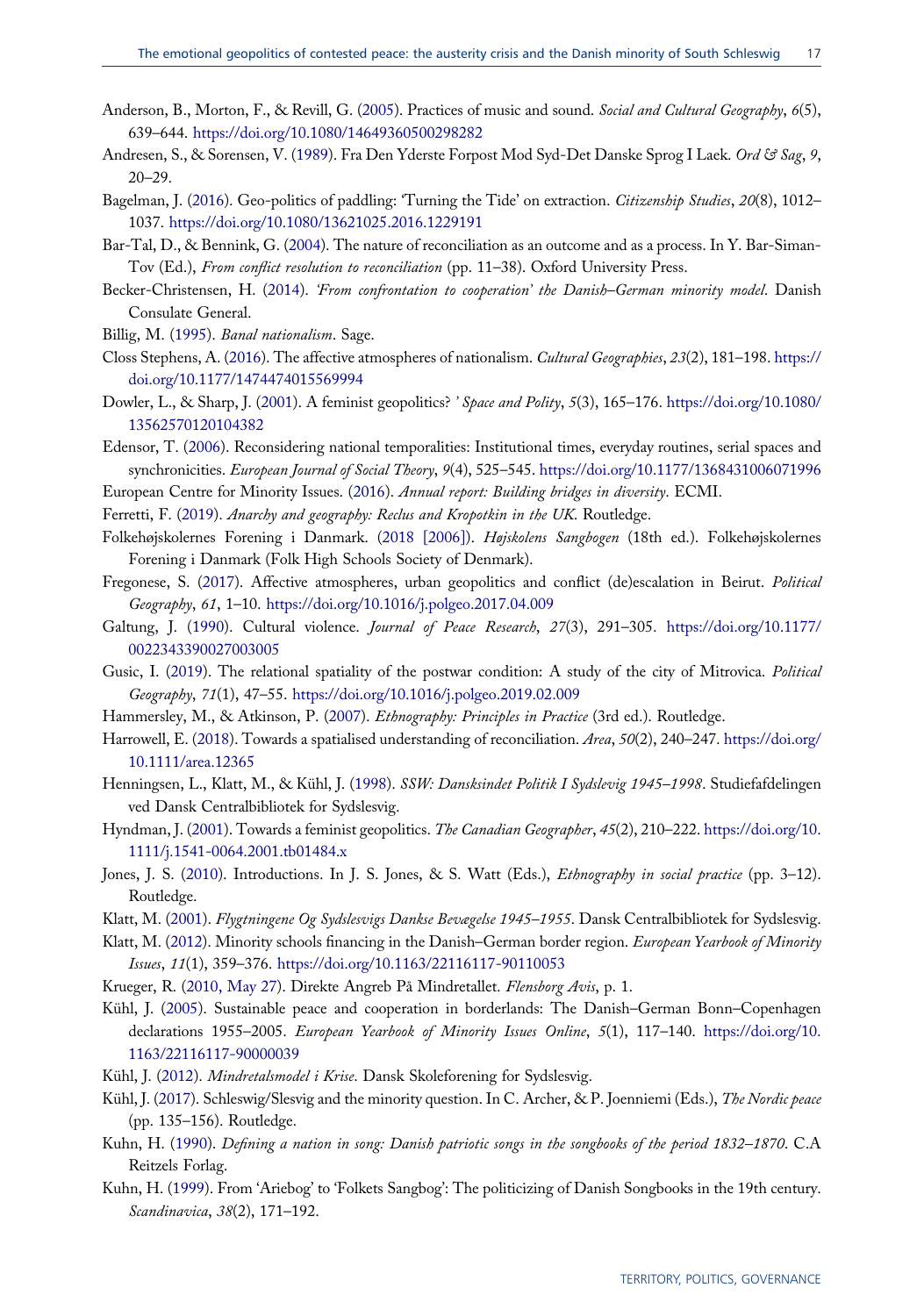- <span id="page-18-0"></span>Laketa, S. ([2016\)](#page-5-0). Geopolitics of affect and emotions in a post-conflict city. Geopolitics, 21(3), 661–685. [https://doi.](https://doi.org/10.1080/14650045.2016.1141765) [org/10.1080/14650045.2016.1141765](https://doi.org/10.1080/14650045.2016.1141765)
- Lindsø, E. ([2011\)](#page-11-0). Fremsyn: 12 Interviews Om Grænselandets Fremtid. Grænseforeningens Årbog, 2010. Grænseforeningen.
- Lønborg, B. ([2010a, May 27\)](#page-12-0). Kiels Frontalangreb På Det Danske Mindretal. Flensborg Avis, p. 2.
- Lønborg, B. ([2010b](#page-12-0)). På Barrikaderne Mod Historisk Discrimination. Flensborg Avis, p. 1.
- MacGinty, R. ([2008\)](#page-5-0). Indigenous peace-making versus the liberal peace. Cooperation and Conflict, 43(2), 139–163. <https://doi.org/10.1177/0010836708089080>
- Malloy, T. [\(2015](#page-2-0)). Functional non-territorial autonomy in Denmark and Germany. In T. Malloy, A. Osipov, & V. Balázs (Eds.), Managing diversity through non-territorial autonomy (pp. 183–204). Oxford University Press.
- McConnell, F., Megoran, N., & Williams, P. (Eds.). ([2015\)](#page-5-0). Geographies of peace. I.B. Tauris.
- Megoran, N. [\(2006](#page-7-0)). For ethnography in political geography: Experiencing and re-imagining Ferghana valley boundary closures. Political Geography, 25(6), 622–640. <https://doi.org/10.1016/j.polgeo.2006.05.005>
- Megoran, N. ([2011\)](#page-3-0). War and peace? An agenda for peace research and practice in geography. *Political Geography*, 30(4), 178–189. <https://doi.org/10.1016/j.polgeo.2010.12.003>
- Megoran, N. ([2017\)](#page-16-0). Nationalism in Central Asia: A biography of the Uzbekistan-Kyrgyzstan boundary. Pittsburgh University Press.
- Megoran, N., & Dalby, S. [\(2018](#page-4-0)). Geopolitics and peace: A century of change in the discipline of geography. Geopolitics, 23(2), 251–276. <https://doi.org/10.1080/14650045.2018.1459098>
- Militz, E., & Schurr, C. ([2016\)](#page-6-0). Affective nationalism: Banalities of belonging in Azerbaijan. Political Geography, 54, 54–63. <https://doi.org/10.1016/j.polgeo.2015.11.002>
- Müller, M. [\(2013](#page-5-0)). Text, discourse, affect and things. In K. Dodds, M. Kuus, & J. Sharp (Eds.), The Ashgate research companion to critical geopolitics (pp. 49–68). Ashgate.
- Page, S. ([2019\)](#page-7-0). 'A machine masquerading as a movement': The 2015 UK general election labour campaign investigated through assemblage and affect. Political Geography, 70, 92-101. [https://doi.org/10.1016/j.polgeo.2019.](https://doi.org/10.1016/j.polgeo.2019.02.004) [02.004](https://doi.org/10.1016/j.polgeo.2019.02.004)
- Pain, R. ([2009\)](#page-5-0). Globalized fear? Towards an emotional geopolitics. Progress in Human Geography, 33(4), 466–486. <https://doi.org/10.1177/0309132508104994>
- Pain, R., Panelli, R., Kindon, S., & Little, J. ([2010\)](#page-5-0). Moments in everyday/distant geopolitics: Young people's fears and hopes. Geoforum, 41(6), 972-982. <https://doi.org/10.1016/j.geoforum.2010.08.001>
- Pedersen, K. M. ([2000\)](#page-10-0). Dansk i Sydslesvig Funktion, Status Og Sprogpolitik. In A. Holmen, & N. Jørgensen (Eds.). Københavnstudier I Tosprogethed, Sprogs Status i Danmark År 2001 (pp. 91–126). Danmarks Pædagogiske Universitet, 2000.
- Pedersen, K. M. [\(2003](#page-16-0)). På Dansk i Sydslesvig. In O. A. Sørensen, & N. Henriksen (Eds.), Grænseforeningens Årbog 2003 (pp. 38–49). Grænseforeningen.
- Pedersen, K. M. [\(2004](#page-7-0)). De Danske Årsmøder i Sydslesvig Et Nationaltritual? Fortid og Nutid, 26–45.
- Penu, D. A., & Essaw, D. W. ([2019\)](#page-5-0). Geographies of peace and violence during conflict: The case of the Alavanyo– Nkonya boundary dispute in Ghana. Political Geography, 71(1), 91–102. [https://doi.org/10.1016/j.polgeo.](https://doi.org/10.1016/j.polgeo.2019.03.003) [2019.03.003](https://doi.org/10.1016/j.polgeo.2019.03.003)
- Ramet, S. P. ([1994](#page-6-0)). Rocking the state: Rock music and politics in Eastern Europe and Russia. Westview Press.
- Rasmussen, R. ([2009\)](#page-6-0). Under Preussen 1864–1945. In L. Henningsen (Ed.), Sydslesvigs Danske Historie (pp. 47– 176). Studieafdelingen, Dansk Centralbibliotek.
- Rerup, L. [\(1982](#page-2-0)). Slesvig Og Holsten Efter 1830. Politikens Forlag.
- Rerup, L. ([1993\)](#page-9-0). The impact of N.F.S. Grundtvig on early Danish nationalism. History of European Ideas, 16(1–3), 323–330. [https://doi.org/10.1016/S0191-6599\(05\)80136-6](https://doi.org/10.1016/S0191-6599(05)80136-6)
- Revill, G. ([2000\)](#page-6-0). Music and the politics of sound: Nationalism, citizenship and auditory space. Environment and Planning D: Society and Space, 18(5), 597–613. <https://doi.org/10.1068/d224t>
- Richmond, O. P. [\(2005](#page-4-0)). The transformation of peace. Palgrave Macmillan Ltd.
- Richmond, O. P. ([2006\)](#page-5-0). The problem of peace: Understanding the 'liberal peace'. Conflict, Security & Development, 6(3), 291–314. <https://doi.org/10.1080/14678800600933480>